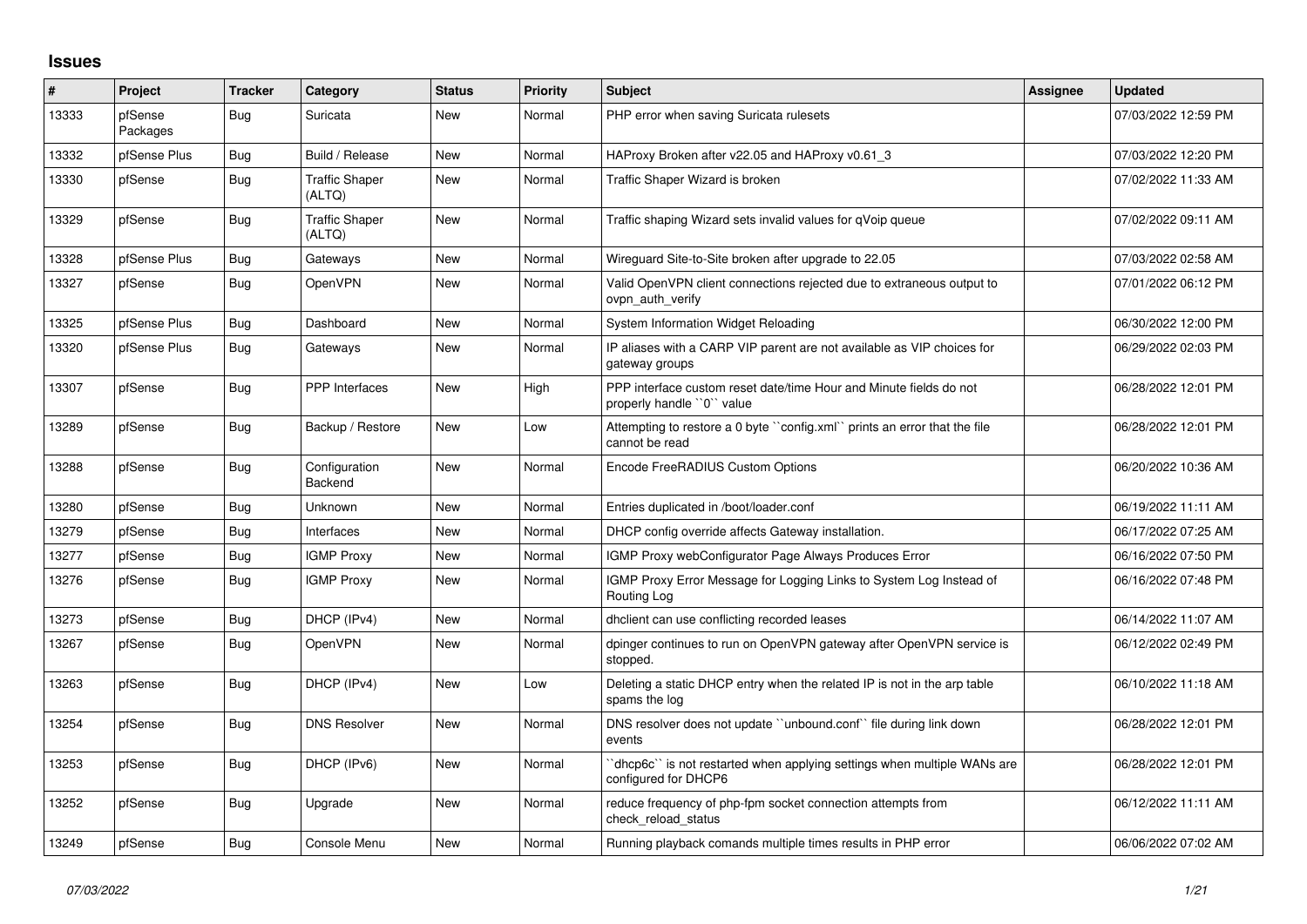| ∦     | Project             | <b>Tracker</b> | Category                        | <b>Status</b> | <b>Priority</b> | Subject                                                                                                                             | <b>Assignee</b> | <b>Updated</b>      |
|-------|---------------------|----------------|---------------------------------|---------------|-----------------|-------------------------------------------------------------------------------------------------------------------------------------|-----------------|---------------------|
| 13247 | pfSense<br>Packages | Bug            | open-vm-tools                   | New           | Low             | Open-VM-Tools service actions do not work                                                                                           |                 | 06/05/2022 07:09 PM |
| 13237 | pfSense             | Bug            | DHCP (IPv6)                     | New           | Normal          | dhcp6c script cannot be executed safely                                                                                             |                 | 06/01/2022 11:20 AM |
| 13224 | pfSense             | Bug            | <b>Notifications</b>            | New           | Normal          | Email notification flood when UPS (NUT) and WAN send notifications                                                                  |                 | 05/27/2022 01:58 AM |
| 13222 | pfSense             | <b>Bug</b>     | UPnP/NAT-PMP                    | <b>New</b>    | Normal          | CARP IP does not listen for NAT-PMP packets                                                                                         |                 | 05/26/2022 02:28 PM |
| 13206 | pfSense Plus        | Bug            | Hardware / Drivers              | New           | Normal          | SG-3100 LED GPIO hangs                                                                                                              |                 | 06/11/2022 07:01 PM |
| 13202 | pfSense<br>Packages | Bug            | pfBlockerNG                     | New           | Normal          | Missing Protocols on IP Feed Groups Advanced Inbound/Outbound<br><b>Firewall Rule settings</b>                                      |                 | 05/23/2022 08:58 AM |
| 13194 | pfSense<br>Packages | Bug            | pfBlockerNG                     | <b>New</b>    | Normal          | Remove dead Malc0de feed                                                                                                            |                 | 05/23/2022 05:16 AM |
| 13180 | pfSense<br>Packages | Bug            | pfBlockerNG                     | New           | High            | High CPU Utilization with pfb_filterLsince PfBlockerNG update to devel<br>3.1.04                                                    |                 | 06/14/2022 08:00 AM |
| 13167 | pfSense             | <b>Bug</b>     | <b>Dynamic DNS</b>              | New           | Normal          | phpDynDNS: DigitalOcean ddns update fails (bad request, invalid<br>character '-' in request_id)                                     |                 | 06/16/2022 09:30 PM |
| 13158 | pfSense             | Bug            | Web Interface                   | New           | Normal          | Input validation error when applying limiter changes                                                                                |                 | 05/14/2022 05:32 PM |
| 13144 | pfSense             | Bug            | Rules / NAT                     | New           | Very Low        | Firewall rule entries can get out of sync when entries are deleted while<br>other administrators are editing entries simultaneously |                 | 05/10/2022 07:26 AM |
| 13141 | pfSense<br>Packages | Bug            | squidguard                      | <b>New</b>    | Normal          | wrong page squidguard block                                                                                                         |                 | 05/09/2022 05:33 PM |
| 13128 | pfSense<br>Packages | Bug            | Zabbix                          | <b>New</b>    | Normal          | Zabbix Agent 6: HA Server Setup                                                                                                     |                 | 05/05/2022 01:55 AM |
| 13110 | pfSense             | Bug            | CARP                            | New           | Very Low        | changing CARP VIP address does not update outbound NAT interface IP                                                                 |                 | 05/03/2022 02:52 PM |
| 13087 | pfSense             | Bug            | OpenVPN                         | New           | Normal          | OpenVPN Server: hide WINS servers list when netbios option is<br>unchecked while WINS servers is checked                            |                 | 04/22/2022 10:29 AM |
| 13076 | pfSense             | Bug            | Gateway Monitoring              | New           | Normal          | Marking a gateway as down does not affect IPsec entries using gateway<br>groups                                                     |                 | 06/28/2022 12:01 PM |
| 13074 | pfSense Plus        | Bug            | Cryptographic<br>Modules        | <b>New</b>    | Normal          | AES-GCM with SafeXcel on Netgate 2100 causes MBUF overload                                                                          |                 | 06/12/2022 11:14 AM |
| 13073 | pfSense<br>Packages | Bug            | Squid                           | <b>New</b>    | Normal          | ClamAV - clamd dies with high CPU load and thus the C-ICAP of<br>squid-reverse proxy causes http:500 errors                         |                 | 04/19/2022 05:38 AM |
| 13068 | pfSense             | Bug            | Aliases / Tables                | New           | Normal          | Error loading rules when URL Table IPs content is empty                                                                             |                 | 04/17/2022 09:07 PM |
| 13067 | pfSense             | <b>Bug</b>     | FilterDNS                       | New           | Normal          | filterdns resolve interval is twice the intended value                                                                              |                 | 04/17/2022 07:45 PM |
| 13053 | pfSense<br>Packages | <b>Bug</b>     | <b>ACME</b>                     | New           | Normal          | LoopiaAPI error handling                                                                                                            |                 | 05/05/2022 10:58 AM |
| 13051 | pfSense             | <b>Bug</b>     | <b>Traffic Shaper</b><br>(ALTQ) | New           | Normal          | Firewall traffic shaper by interface selection unknow                                                                               |                 | 04/12/2022 07:03 AM |
| 13046 | pfSense             | <b>Bug</b>     | Rules / NAT                     | New           | Normal          | Floating rule applied to IPv6 interface with a SLAAC DHCPv6 gateway<br>reports error on boot                                        |                 | 04/11/2022 09:50 AM |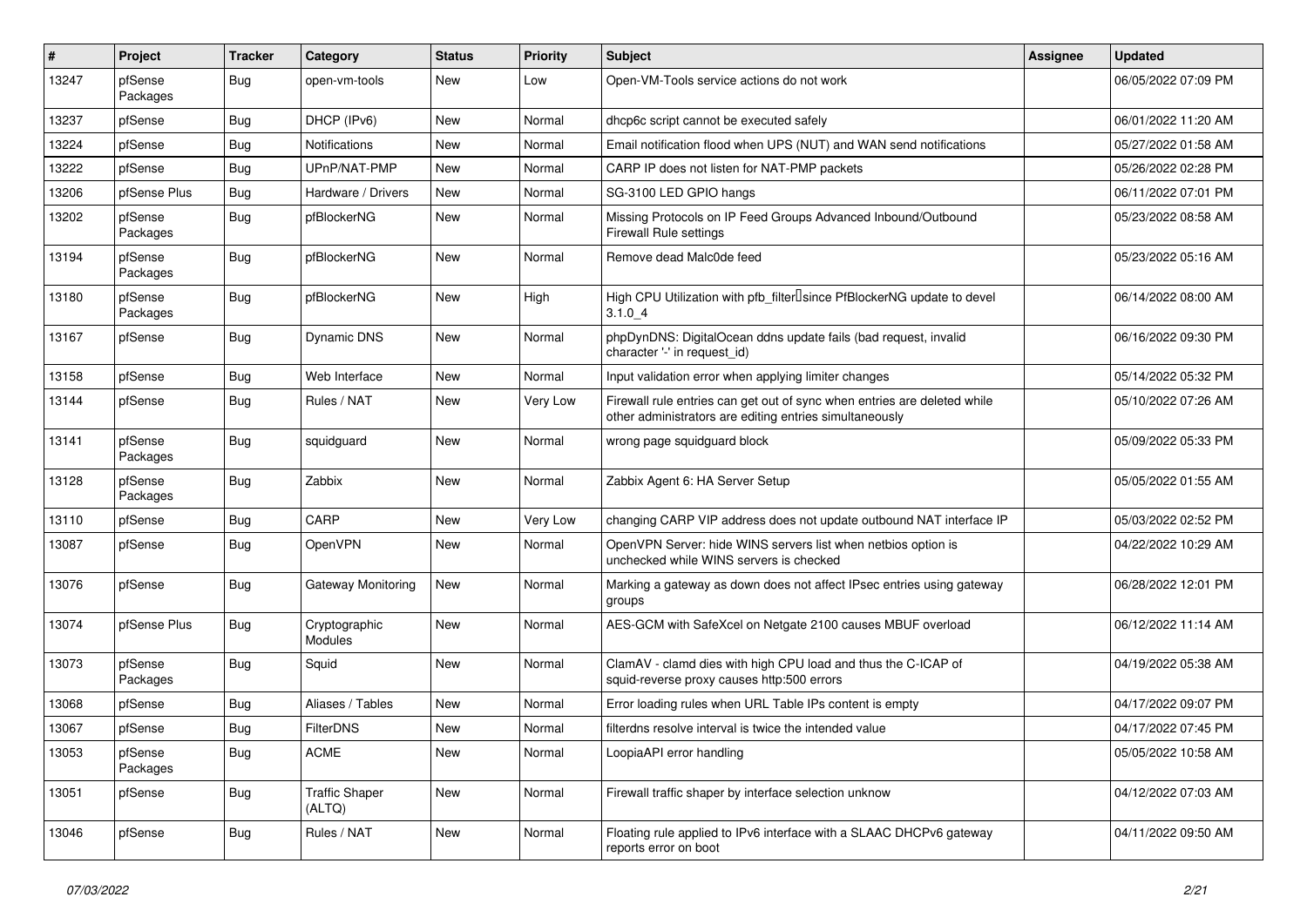| ∦     | Project             | <b>Tracker</b> | Category                                        | <b>Status</b> | <b>Priority</b> | <b>Subject</b>                                                                                                     | <b>Assignee</b> | <b>Updated</b>      |
|-------|---------------------|----------------|-------------------------------------------------|---------------|-----------------|--------------------------------------------------------------------------------------------------------------------|-----------------|---------------------|
| 13045 | pfSense<br>Packages | Bug            | WireGuard                                       | New           | Normal          | Firewall floating rules ignore WireGuard traffic                                                                   |                 | 04/11/2022 09:40 AM |
| 13043 | pfSense<br>Packages | <b>Bug</b>     | WireGuard                                       | New           | Normal          | OSPF over Wireguard interface doesn't populate neighbors after reboot                                              |                 | 04/11/2022 09:22 AM |
| 13018 | pfSense<br>Packages | <b>Bug</b>     | pfBlockerNG                                     | <b>New</b>    | Normal          | TLD and DNSBL Safesearch DOH conflict disables TLD block when<br>conflicting DOH FQDN is deselected or whitelisted |                 | 04/01/2022 05:59 PM |
| 13003 | pfSense             | Bug            | Hardware / Drivers                              | <b>New</b>    | Normal          | Malicious Driver Detection event on ixl driver                                                                     |                 | 06/25/2022 05:00 PM |
| 13000 | pfSense             | Bug            | IPsec                                           | New           | Low             | IPsec AES-GCM encryption algorithm "Key Length" field should be labeled<br>"ICV Length"                            |                 | 03/30/2022 07:40 AM |
| 12982 | pfSense<br>Packages | <b>Bug</b>     | FreeRADIUS                                      | New           | Normal          | FreeRadius RadReply table entries missing from pf                                                                  |                 | 06/19/2022 05:38 PM |
| 12974 | pfSense Plus        | Bug            | Installer                                       | New           | Normal          | Typing anything into 1100/2100 recovery installer causes process to stop                                           |                 | 06/05/2022 04:10 PM |
| 12960 | pfSense             | Bug            | Installer                                       | New           | Normal          | VGA installer image defaults to serial console, serial console is default in<br><b>GUI settings</b>                |                 | 06/28/2022 12:01 PM |
| 12950 | pfSense             | <b>Bug</b>     | Routing                                         | New           | Normal          | OpenVPN as default gateway does not get set at boot time                                                           |                 | 04/09/2022 05:46 PM |
| 12938 | pfSense             | <b>Bug</b>     | <b>IPv6 Router</b><br>Advertisements<br>(RADVD) | New           | Normal          | MaxRtrAdvInterval would allow stale DNS servers to be deleted faster                                               |                 | 03/12/2022 09:37 AM |
| 12927 | pfSense             | <b>Bug</b>     | OpenVPN                                         | New           | Normal          | OpenVPN with OCSP enabled allows connections with revoked certificates                                             |                 | 03/24/2022 08:22 AM |
| 12922 | pfSense             | Bug            | DHCP (IPv4)                                     | New           | Normal          | Classless static routes received on DHCP WAN can override chosen<br>default gateway                                |                 | 03/28/2022 10:08 AM |
| 12905 | pfSense             | <b>Bug</b>     | Web Interface                                   | New           | Normal          | Add VLAN Re-assignment to Import Interface Mismatch Wizard                                                         |                 | 03/07/2022 08:05 AM |
| 12899 | pfSense<br>Packages | Bug            | Suricata                                        | New           | Normal          | Suricata doesn't honor Pass List                                                                                   |                 | 03/04/2022 01:22 PM |
| 12894 | pfSense Plus        | <b>Bug</b>     | Certificates                                    | New           | Low             | duplicating freshly created certificates through refreshing                                                        |                 | 03/03/2022 02:35 PM |
| 12888 | pfSense             | <b>Bug</b>     | Rules / NAT                                     | New           | Normal          | pfSense sends un-NATed packets during OpenVPN startup                                                              |                 | 03/01/2022 03:13 PM |
| 12875 | pfSense             | <b>Bug</b>     | Package System                                  | New           | Normal          | Import zabbix-agent6 and zabbix-proxy6 from FreeBSD Ports                                                          |                 | 05/28/2022 06:50 PM |
| 12857 | pfSense             | <b>Bug</b>     | Gateways                                        | New           | Normal          | Firewall gateway goes away when making changes to Bridge0 device                                                   |                 | 02/27/2022 11:20 AM |
| 12850 | pfSense             | <b>Bug</b>     | Routing                                         | New           | Low             | Console error during boot: "route: route has not been found"                                                       |                 | 02/22/2022 08:27 AM |
| 12845 | pfSense<br>Packages | Bug            | softflowd                                       | New           | Normal          | softflowd wrong vlan tag                                                                                           |                 | 02/21/2022 10:40 AM |
| 12828 | pfSense             | Bug            | Wireless                                        | New           | Normal          | pfSense keeps crashing (Fatal trap 12: page fault while in kernel mode)                                            |                 | 02/21/2022 07:55 AM |
| 12823 | pfSense             | <b>Bug</b>     | DHCP (IPv6)                                     | New           | Normal          | Multiple DHCP6 WAN connections PPPoE interface 'defached' status                                                   |                 | 02/18/2022 05:39 AM |
| 12822 | pfSense<br>Packages | <b>Bug</b>     | pfBlockerNG                                     | New           | Normal          | IPv4 Source ASN format not working                                                                                 |                 | 02/18/2022 10:47 AM |
| 12797 | pfSense             | <b>Bug</b>     | UPnP/NAT-PMP                                    | New           | Normal          | UPnP+STUN forms invalid outbound NAT rules using the external address<br>discovered from STUN                      |                 | 02/15/2022 01:01 PM |
| 12774 | pfSense             | <b>Bug</b>     | Backup / Restore                                | New           | Normal          | Picture widget image is not saved in backup                                                                        |                 | 04/04/2022 04:48 AM |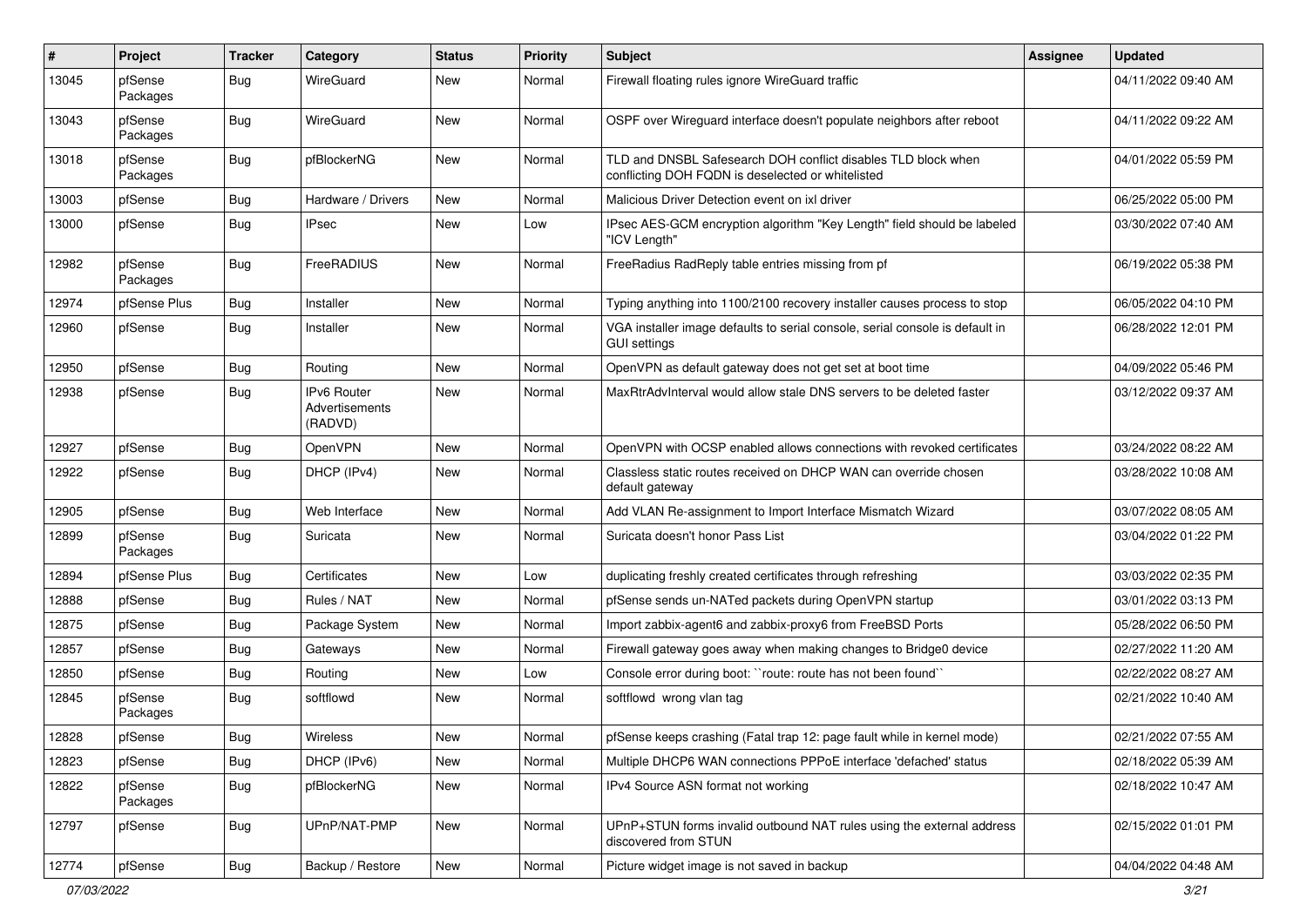| $\vert$ # | Project             | <b>Tracker</b> | Category                 | <b>Status</b> | <b>Priority</b> | Subject                                                                                                                            | Assignee | <b>Updated</b>      |
|-----------|---------------------|----------------|--------------------------|---------------|-----------------|------------------------------------------------------------------------------------------------------------------------------------|----------|---------------------|
| 12767     | pfSense<br>Packages | Bug            | Avahi                    | New           | Normal          | Package radavahi-daemon does does not exist in current pfSense<br>version and it has been removed"" message on pfSense 2.7 restore |          | 02/07/2022 11:28 AM |
| 12764     | pfSense             | <b>Bug</b>     | Gateways                 | New           | Normal          | VTI gateway status is pending after assigning the VTI interface                                                                    |          | 02/07/2022 05:41 AM |
| 12759     | pfSense Plus        | Bug            | Package System           | New           | Very Low        | Proprietary packages link to non-existant or non-public github pages                                                               |          | 02/09/2022 10:43 AM |
| 12751     | pfSense<br>Packages | <b>Bug</b>     | <b>FRR</b>               | New           | Normal          | Improve FRR route restoration after gateway events                                                                                 |          | 02/06/2022 11:07 PM |
| 12747     | pfSense             | <b>Bug</b>     | Logging                  | New           | Normal          | System log is filled by sshguard                                                                                                   |          | 06/30/2022 05:21 AM |
| 12737     | pfSense             | <b>Bug</b>     | Certificates             | New           | Normal          | CApath is not defined by default in curl                                                                                           |          | 06/28/2022 12:01 PM |
| 12732     | pfSense<br>Packages | <b>Bug</b>     | squidguard               | New           | High            | Squid https filtering squidguard acl target list - erratic behaviour                                                               |          | 01/26/2022 09:11 AM |
| 12730     | pfSense             | <b>Bug</b>     | <b>Captive Portal</b>    | New           | Normal          | RADIUS accounting does not work if WAN is down                                                                                     |          | 01/26/2022 05:13 AM |
| 12726     | pfSense             | <b>Bug</b>     | Authentication           | New           | Normal          | LDAP select container button auto populate                                                                                         |          | 01/25/2022 01:48 PM |
| 12708     | pfSense             | <b>Bug</b>     | Aliases / Tables         | New           | Normal          | alias with non resolving DNS entry breaks underlying pf table                                                                      |          | 02/20/2022 06:13 PM |
| 12667     | pfSense<br>Packages | <b>Bug</b>     | WireGuard                | New           | Normal          | Firewall Crashed After Upgrading Wireguard                                                                                         |          | 01/07/2022 09:18 AM |
| 12655     | pfSense<br>Packages | <b>Bug</b>     | Telegraf                 | <b>New</b>    | Normal          | telegraf, wireguard plugin failing                                                                                                 |          | 12/30/2021 05:51 PM |
| 12648     | pfSense             | <b>Bug</b>     | Captive Portal           | New           | Normal          | Undocumented variables 'listenporthttp' and 'listenporthttps'                                                                      |          | 12/28/2021 10:44 AM |
| 12632     | pfSense             | <b>Bug</b>     | Gateways                 | New           | High            | Assigning a /30 WAN IP address at the console does not save the gateway<br>correctly                                               |          | 06/28/2022 12:01 PM |
| 12612     | pfSense             | <b>Bug</b>     | <b>DNS Resolver</b>      | <b>New</b>    | Normal          | DNS Resolver is restarted during every "rc.newwanip" event                                                                         |          | 06/28/2022 12:01 PM |
| 12607     | pfSense Plus        | Bug            | Hardware / Drivers       | New           | High            | Instability with Snort Inline with AWS Instances                                                                                   |          | 07/02/2022 09:05 PM |
| 12563     | pfSense             | Bug            | OpenVPN                  | New           | Normal          | OpenVPN server doesn't support Framed-IPv6-Address RADIUS attribute                                                                |          | 12/03/2021 11:19 AM |
| 12552     | pfSense             | <b>Bug</b>     | OpenVPN                  | New           | Normal          | "Pull DNS" option within OpenVPN client does not cause pfSense to use<br>DNS servers assigned by remote OpenVPN server             |          | 12/08/2021 08:45 AM |
| 12542     | pfSense             | <b>Bug</b>     | Virtual IP Addresses     | <b>New</b>    | Normal          | Cannot assign a same IPv6 Link-Local address to different interfaces                                                               |          | 11/25/2021 01:41 AM |
| 12539     | pfSense             | <b>Bug</b>     | Interfaces               | New           | Low             | Changing VLAN ID for LAN interface in assignments silently fails.                                                                  |          | 11/23/2021 04:12 AM |
| 12538     | pfSense<br>Packages | <b>Bug</b>     | PIMD                     | New           | Normal          | PIMD sub-interface bug                                                                                                             |          | 11/20/2021 09:44 PM |
| 12519     | pfSense             | <b>Bug</b>     | Authentication           | <b>New</b>    | Normal          | Fail authentication using special character in password via the LDAP<br>connector                                                  |          | 11/12/2021 07:39 AM |
| 12509     | pfSense             | Bug            | <b>OpenVPN</b>           | New           | Normal          | Deffered authentication does not work with auth-gen-token external-auth or<br>pusk "auth-token"                                    |          | 11/08/2021 04:01 AM |
| 12508     | pfSense             | <b>Bug</b>     | <b>DHCP Relay</b>        | New           | Normal          | DHCP Relay over VPN                                                                                                                |          | 11/06/2021 11:25 AM |
| 12504     | pfSense             | <b>Bug</b>     | Interfaces               | New           | Normal          | BCM57412 NetXtreme-E 10Gb RDMA Ethernet controller issue                                                                           |          | 11/05/2021 04:51 AM |
| 12483     | pfSense             | <b>Bug</b>     | Configuration<br>Backend | New           | Normal          | GUI creates inconsistent config.xml                                                                                                |          | 10/23/2021 06:48 AM |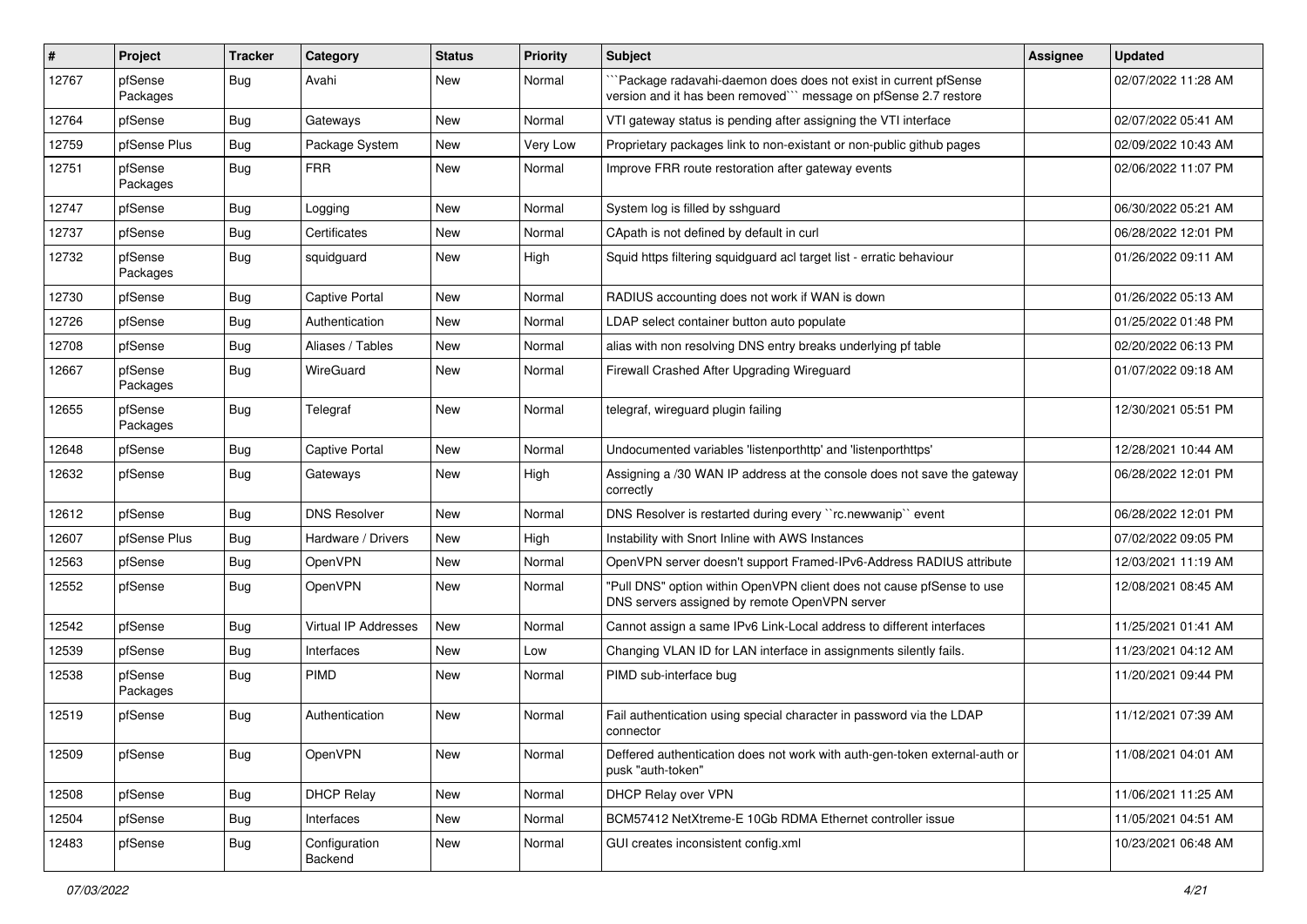| #     | Project             | <b>Tracker</b> | Category                        | <b>Status</b> | <b>Priority</b> | <b>Subject</b>                                                                                                                   | <b>Assignee</b> | <b>Updated</b>      |
|-------|---------------------|----------------|---------------------------------|---------------|-----------------|----------------------------------------------------------------------------------------------------------------------------------|-----------------|---------------------|
| 12467 | pfSense             | <b>Bug</b>     | <b>Captive Portal</b>           | <b>New</b>    | Normal          | CP error on client disconnect after reboot                                                                                       |                 | 10/17/2021 05:35 AM |
| 12451 | pfSense             | <b>Bug</b>     | Virtual IP Addresses            | New           | Normal          | deleteVIP() does not check RFC2136 Update Source                                                                                 |                 | 10/13/2021 10:06 AM |
| 12444 | pfSense<br>Packages | Bug            | ntop                            | New           | Normal          | ntopng throws errors when viewing single host                                                                                    |                 | 10/11/2021 12:39 PM |
| 12436 | pfSense             | Bug            | PPPoE Server                    | New           | Normal          | Pppoe server config gui does not allow setting of chap authentication, and<br>sets the network start address for allocation to 0 |                 | 10/21/2021 08:15 AM |
| 12421 | pfSense             | Bug            | Rules / NAT                     | <b>New</b>    | Normal          | IPV6 limiter bug                                                                                                                 |                 | 10/02/2021 08:44 AM |
| 12401 | pfSense             | <b>Bug</b>     | <b>Traffic Graphs</b>           | <b>New</b>    | Normal          | Traffic graphs with untagged and tagged VLAN on same interface                                                                   |                 | 09/23/2021 09:18 PM |
| 12393 | pfSense             | <b>Bug</b>     | <b>Traffic Shaper</b><br>(ALTQ) | New           | Low             | Priority of qOthersLow higher than default queues                                                                                |                 | 09/21/2021 02:48 PM |
| 12357 | pfSense             | <b>Bug</b>     | <b>Captive Portal</b>           | New           | Normal          | Captive Portal popup Logout button loads full login page in popup when<br>clicked                                                |                 | 10/27/2021 12:10 PM |
| 12338 | pfSense<br>Packages | <b>Bug</b>     | <b>RRD Summary</b>              | <b>New</b>    | Normal          | RRD Summary does not report data on 3100                                                                                         |                 | 04/15/2022 02:54 PM |
| 12286 | pfSense<br>Packages | <b>Bug</b>     | FreeRADIUS                      | <b>New</b>    | Normal          | Add support for ntlm_auth in LDAP                                                                                                |                 | 08/20/2021 08:27 AM |
| 12283 | pfSense             | <b>Bug</b>     | Authentication                  | <b>New</b>    | Normal          | LDAP/RADIUS authentication servers configuration does not allow source<br>IP address to be specified                             |                 | 08/20/2021 01:15 AM |
| 12260 | pfSense<br>Packages | <b>Bug</b>     | ntop                            | <b>New</b>    | Normal          | Update popup and version missmatch?                                                                                              |                 | 01/08/2022 05:53 AM |
| 12259 | pfSense             | <b>Bug</b>     | <b>Operating System</b>         | New           | Normal          | Intel em NICs Suffering Performance Degradation on FreeBSD12                                                                     |                 | 02/25/2022 09:28 PM |
| 12249 | pfSense             | Bug            | Backup / Restore                | New           | Normal          | HAProxy causing failed ACB backups                                                                                               |                 | 11/15/2021 11:58 PM |
| 12188 | pfSense<br>Packages | Bug            | OpenVPN Client<br>Export        | New           | Normal          | client export breaks multi remote configurations                                                                                 |                 | 10/02/2021 05:58 PM |
| 12178 | pfSense<br>Packages | <b>Bug</b>     | <b>WireGuard</b>                | New           | Low             | WireGuard always shows 'Configuring WireGuard tunnelsdone.'<br>message on boot                                                   |                 | 07/30/2021 06:58 AM |
| 12130 | pfSense<br>Packages | <b>Bug</b>     | Zeek                            | <b>New</b>    | Normal          | Zeek fails to start                                                                                                              |                 | 07/15/2021 02:00 AM |
| 12126 | pfSense<br>Packages | <b>Bug</b>     | FreeRADIUS                      | <b>New</b>    | Normal          | freeradius3 0.15.7_31                                                                                                            |                 | 10/11/2021 08:21 AM |
| 12122 | pfSense             | <b>Bug</b>     | Web Interface                   | New           | Normal          | Perform greedy actions asychronously                                                                                             |                 | 07/10/2021 01:10 PM |
| 12095 | pfSense             | Bug            | Authentication                  | New           | Normal          | Memory leak in pcscd                                                                                                             |                 | 06/01/2022 01:01 PM |
| 12084 | pfSense<br>Packages | Bug            | <b>FRR</b>                      | New           | Normal          | libfrr.so.0 error on SG-1100                                                                                                     |                 | 06/26/2021 08:22 AM |
| 12070 | pfSense             | Bug            | DHCP (IPv4)                     | <b>New</b>    | Low             | VLAN0 for WAN DHCP                                                                                                               |                 | 12/23/2021 04:31 PM |
| 12067 | pfSense             | Bug            | DHCP (IPv4)                     | <b>New</b>    | Very Low        | <b>DHCP Monitoring Statistics Error</b>                                                                                          |                 | 06/21/2021 08:39 AM |
| 12056 | pfSense             | <b>Bug</b>     | Logging                         | New           | Normal          | Filterlog says "Unknown Option %u"                                                                                               |                 | 06/18/2021 05:51 AM |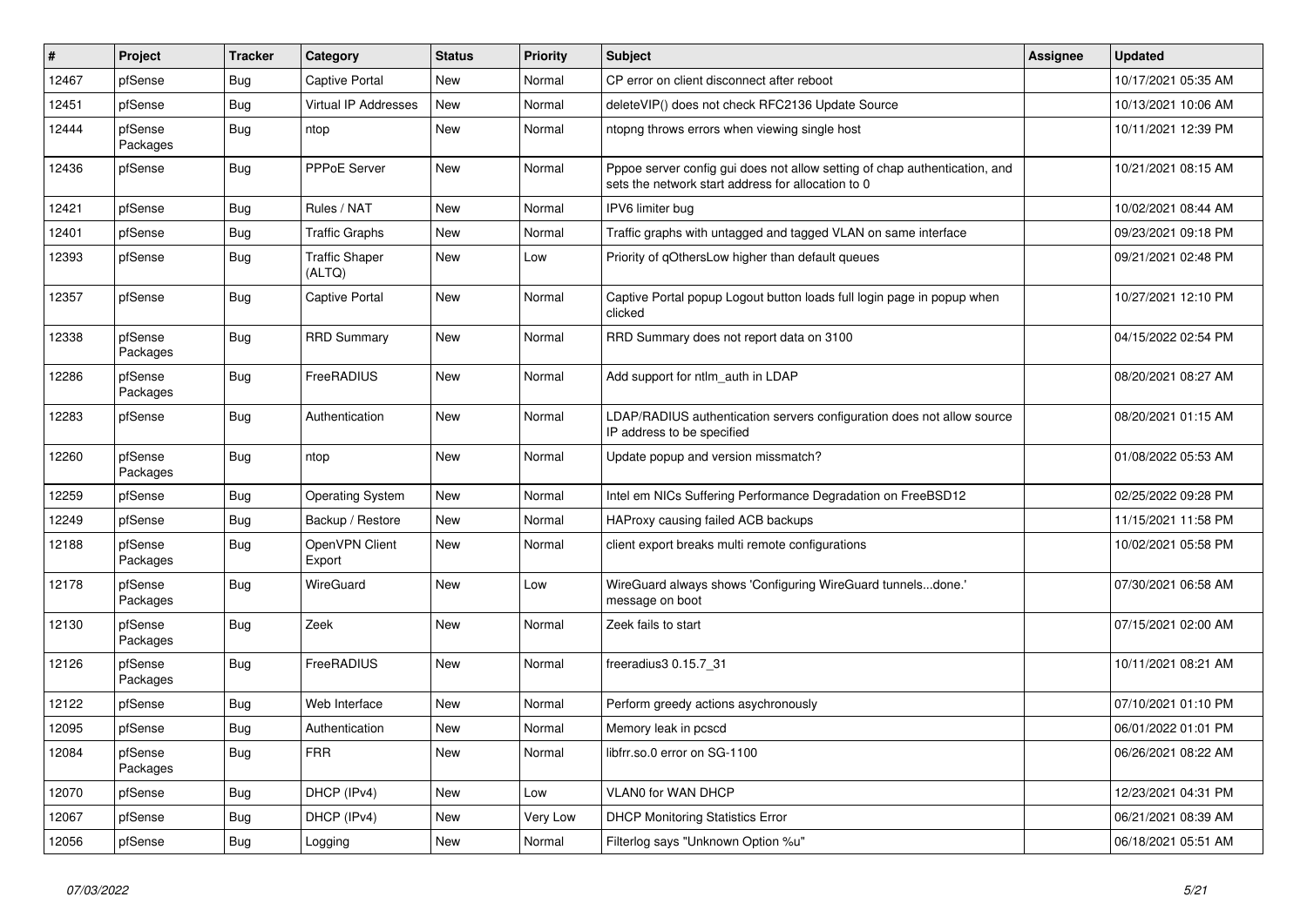| #     | Project             | <b>Tracker</b> | Category           | <b>Status</b> | <b>Priority</b> | <b>Subject</b>                                                                                           | Assignee | <b>Updated</b>      |
|-------|---------------------|----------------|--------------------|---------------|-----------------|----------------------------------------------------------------------------------------------------------|----------|---------------------|
| 12033 | pfSense<br>Packages | Bug            | pfBlockerNG        | New           | Normal          | maxmindb and _sqlite3 modules not found                                                                  |          | 10/01/2021 04:42 AM |
| 12013 | pfSense             | Bug            | Logging            | New           | Low             | Reading log data is inefficient in certain cases                                                         |          | 06/08/2021 07:35 AM |
| 12009 | pfSense<br>Packages | Bug            | Zabbix             | New           | Normal          | Zabbix Agent starts twice by /etc/rc.start_packages                                                      |          | 06/08/2021 01:35 AM |
| 11970 | pfSense<br>Packages | Bug            | Coreboot           | New           | Normal          | Netgate Firmware Upgrade Doesn't Work on XG-2758                                                         |          | 04/21/2022 12:39 PM |
| 11953 | pfSense             | <b>Bug</b>     | <b>IGMP Proxy</b>  | New           | Normal          | XG-1541 crashes when igmpproxy is enabled and network interfaces<br>status change                        |          | 05/24/2021 04:55 PM |
| 11925 | pfSense             | Bug            | <b>OpenVPN</b>     | New           | Normal          | Calling-Station-Id always set to WAN IP                                                                  |          | 05/14/2021 09:27 AM |
| 11898 | pfSense<br>Packages | Bug            | apcupsd            | New           | Normal          | PHP error from apcupsd dashboard widget                                                                  |          | 05/07/2021 09:12 AM |
| 11872 | pfSense             | <b>Bug</b>     | Interfaces         | New           | Normal          | gif interfaces reporting incorrect traffic counters                                                      |          | 12/30/2021 04:00 AM |
| 11848 | pfSense<br>Packages | Bug            | Squid              | New           | Normal          | Issue with squid cache download speed                                                                    |          | 04/23/2021 09:30 PM |
| 11841 | pfSense<br>Packages | <b>Bug</b>     | <b>FRR</b>         | New           | Normal          | FRR access lists default bahavior changed to permit by default                                           |          | 04/22/2021 09:52 AM |
| 11835 | pfSense<br>Packages | Bug            | <b>FRR</b>         | New           | Normal          | FRR OSPF redistributed connected routes disappearing                                                     |          | 04/22/2021 07:11 AM |
| 11802 | pfSense<br>Packages | Bug            | FreeRADIUS         | New           | Normal          | FreeRADIUS sync                                                                                          |          | 05/10/2021 04:18 AM |
| 11786 | pfSense             | Bug            | Services           | New           | Normal          | SSH incomplete setup and startup fail while recovering XML backup in a<br>fresh install of pfSense 2.5.0 |          | 04/17/2021 01:36 PM |
| 11780 | pfSense<br>Packages | <b>Bug</b>     | Suricata           | New           | Very High       | Suricata package fails to prune suricata.log                                                             |          | 08/06/2021 07:18 AM |
| 11778 | pfSense             | Bug            | OpenVPN            | New           | Normal          | OpenVPN uses 100% CPU after experiencing packet loss                                                     |          | 02/28/2022 07:38 AM |
| 11777 | pfSense<br>Packages | <b>Bug</b>     | Unbound            | New           | Very Low        | Input validation prevents DNS Resolver from being disabled                                               |          | 04/05/2021 05:51 PM |
| 11770 | pfSense Plus        | Bug            | Hardware / Drivers | New           | Normal          | Pantech UML295 USB Modem No Longer Functional                                                            |          | 04/01/2021 11:28 AM |
| 11763 | pfSense<br>Packages | Bug            | Status_Monitoring  | New           | Normal          | Traffic graphs refresh issue                                                                             |          | 05/03/2021 09:44 AM |
| 11761 | pfSense             | Bug            | L <sub>2</sub> TP  | New           | Normal          | L2TP/IPsec VPN : PPP LCP negotiation occurs before user authentication                                   |          | 03/31/2021 04:52 AM |
| 11759 | pfSense             | <b>Bug</b>     | Dashboard          | New           | Normal          | Traffic graphs on dashboard double upload on pppoe links                                                 |          | 12/30/2021 04:00 AM |
| 11742 | pfSense<br>Packages | <b>Bug</b>     | Suricata           | New           | Normal          | Blocking / Unblocking is not working correctly.                                                          |          | 09/01/2021 11:08 AM |
| 11731 | pfSense             | <b>Bug</b>     | Hardware / Drivers | New           | Normal          | Missing support for Realtek USB NICs                                                                     |          | 03/30/2021 04:32 AM |
| 11730 | pfSense             | <b>Bug</b>     | Web Interface      | New           | Normal          | Improve visibility of option selections in dark themes                                                   |          | 03/25/2021 09:38 PM |
| 11724 | pfSense             | <b>Bug</b>     | Package System     | New           | Normal          | Packages unexpectedly removed when changing update branches                                              |          | 03/29/2021 08:09 AM |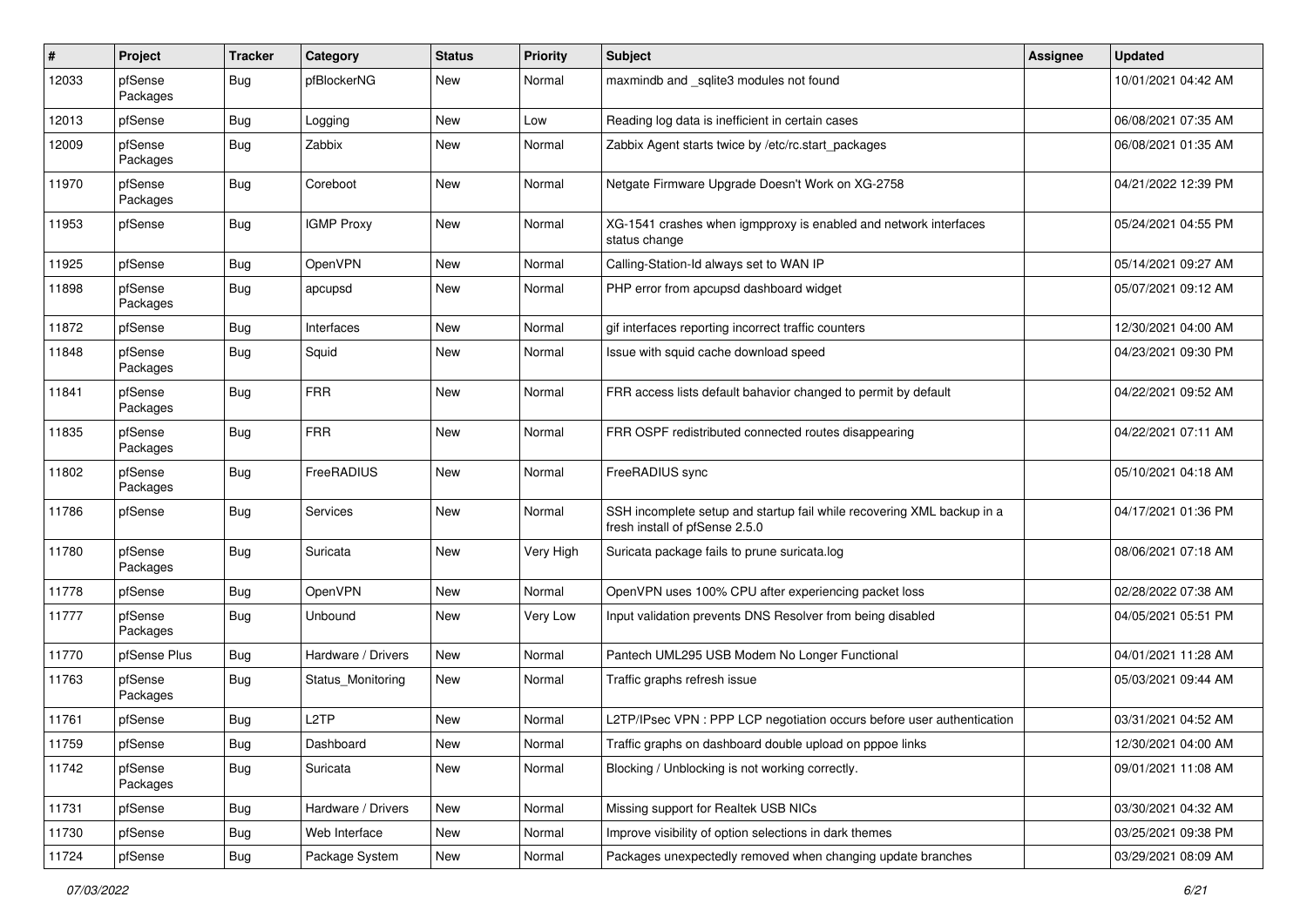| #     | Project             | <b>Tracker</b> | Category         | <b>Status</b> | <b>Priority</b> | Subject                                                                                                                                                                                         | Assignee | <b>Updated</b>      |
|-------|---------------------|----------------|------------------|---------------|-----------------|-------------------------------------------------------------------------------------------------------------------------------------------------------------------------------------------------|----------|---------------------|
| 11717 | pfSense             | Bug            | Rules / NAT      | New           | Normal          | Incorrect port forwarding rules if Destination port alias is not equal to<br>Redirect target port alias                                                                                         |          | 03/22/2021 06:06 AM |
| 11715 | pfSense             | Bug            | OpenVPN          | New           | Normal          | OpenVPN MTU                                                                                                                                                                                     |          | 03/22/2021 01:35 AM |
| 11666 | pfSense             | Bug            | Logging          | New           | Normal          | GUI Firewall log search not parsing filter.log beyond hard coded limit                                                                                                                          |          | 03/12/2021 11:38 AM |
| 11657 | pfSense             | Bug            | Interfaces       | New           | Normal          | netmap ring reinit error                                                                                                                                                                        |          | 03/18/2021 10:32 PM |
| 11650 | pfSense<br>Packages | <b>Bug</b>     | <b>FRR</b>       | New           | Very Low        | FRR configuration broken on restore of manually edited FRR config<br>sections                                                                                                                   |          | 03/10/2021 08:50 AM |
| 11641 | pfSense             | <b>Bug</b>     | Interfaces       | <b>New</b>    | Normal          | On xn based interfaces without the VLANMTU flag the first VLAN tag<br>defined does not follow the parent interface MTU settings. All subsequent<br>VLAN tags follow the parent interface's MTU. |          | 03/09/2021 06:42 PM |
| 11619 | pfSense             | <b>Bug</b>     | Upgrade          | <b>New</b>    | Normal          | Unable to upgrade 2.4.4-p3 to 2.5/21.02-p1                                                                                                                                                      |          | 08/15/2021 10:00 AM |
| 11610 | pfSense<br>Packages | <b>Bug</b>     | NET-SNMP         | New           | Normal          | NET-SNMP is not setting the correct permissions on AgentX                                                                                                                                       |          | 06/28/2021 07:54 AM |
| 11592 | pfSense<br>Packages | <b>Bug</b>     | node exporter    | New           | Normal          | Node exporter can not read system statistics                                                                                                                                                    |          | 10/15/2021 09:37 PM |
| 11572 | pfSense<br>Packages | <b>Bug</b>     | pfBlockerNG      | New           | High            | Auto created firewall rules have IPv4 as protocol only - even for IPv6 lists.                                                                                                                   |          | 06/25/2022 10:59 AM |
| 11566 | pfSense             | <b>Bug</b>     | Web Interface    | <b>New</b>    | Low             | Firewall Maximum Table Entries "default size" is whatever is entered                                                                                                                            |          | 02/27/2021 10:01 AM |
| 11563 | pfSense<br>Packages | <b>Bug</b>     | <b>BIND</b>      | <b>New</b>    | High            | BIND GUI writes TXT records > 255 characters                                                                                                                                                    |          | 02/27/2021 07:11 AM |
| 11556 | pfSense             | <b>Bug</b>     | Rules / NAT      | <b>New</b>    | Normal          | Kill all states associated with a NAT address                                                                                                                                                   |          | 03/19/2021 10:29 AM |
| 11548 | pfSense             | <b>Bug</b>     | Rules / NAT      | New           | Normal          | "rule expands to no valid combination" error from port forward automatic<br>rule mixing IPv4 and IPv6 elements                                                                                  |          | 02/27/2021 03:18 PM |
| 11541 | pfSense             | <b>Bug</b>     | OpenVPN          | New           | Normal          | OpenVPN status does not work properly when set to TCP and Concurrent<br>Connections = $1$                                                                                                       |          | 03/02/2021 02:27 PM |
| 11525 | pfSense<br>Packages | <b>Bug</b>     | Suricata         | New           | Normal          | pfsense 2.5.0 release version for vlan issue to suricata                                                                                                                                        |          | 11/11/2021 08:16 AM |
| 11522 | pfSense<br>Packages | <b>Bug</b>     | Zabbix           | New           | Normal          | fping6 error                                                                                                                                                                                    |          | 02/24/2021 07:13 AM |
| 11509 | pfSense<br>Packages | <b>Bug</b>     | <b>LCDProc</b>   | <b>New</b>    | Low             | LCD package - not starting at boot - stop and start in Status Window not<br>possible                                                                                                            |          | 02/23/2021 10:55 AM |
| 11503 | pfSense             | <b>Bug</b>     | OpenVPN          | New           | Normal          | Using multiple authentication backends on an OpenVPN server fails                                                                                                                               |          | 02/23/2021 12:23 PM |
| 11493 | pfSense<br>Packages | <b>Bug</b>     | Zabbix           | New           | Very Low        | After upgrade zabbix proxy wont start                                                                                                                                                           |          | 02/21/2021 05:31 AM |
| 11490 | pfSense<br>Packages | <b>Bug</b>     | Service Watchdog | New           | Very Low        | Service Watchdog - Impacts Reboots and Package Updates                                                                                                                                          |          | 02/22/2021 12:07 PM |
| 11479 | pfSense<br>Packages | <b>Bug</b>     | snmptt           | New           | Normal          | snmptt 1.4.2 does not work in daemon mode                                                                                                                                                       |          | 02/20/2021 04:37 PM |
| 11473 | pfSense             | <b>Bug</b>     | Web Interface    | New           | Normal          | System Activity shows invalid data on SG-3100                                                                                                                                                   |          | 02/19/2021 08:12 PM |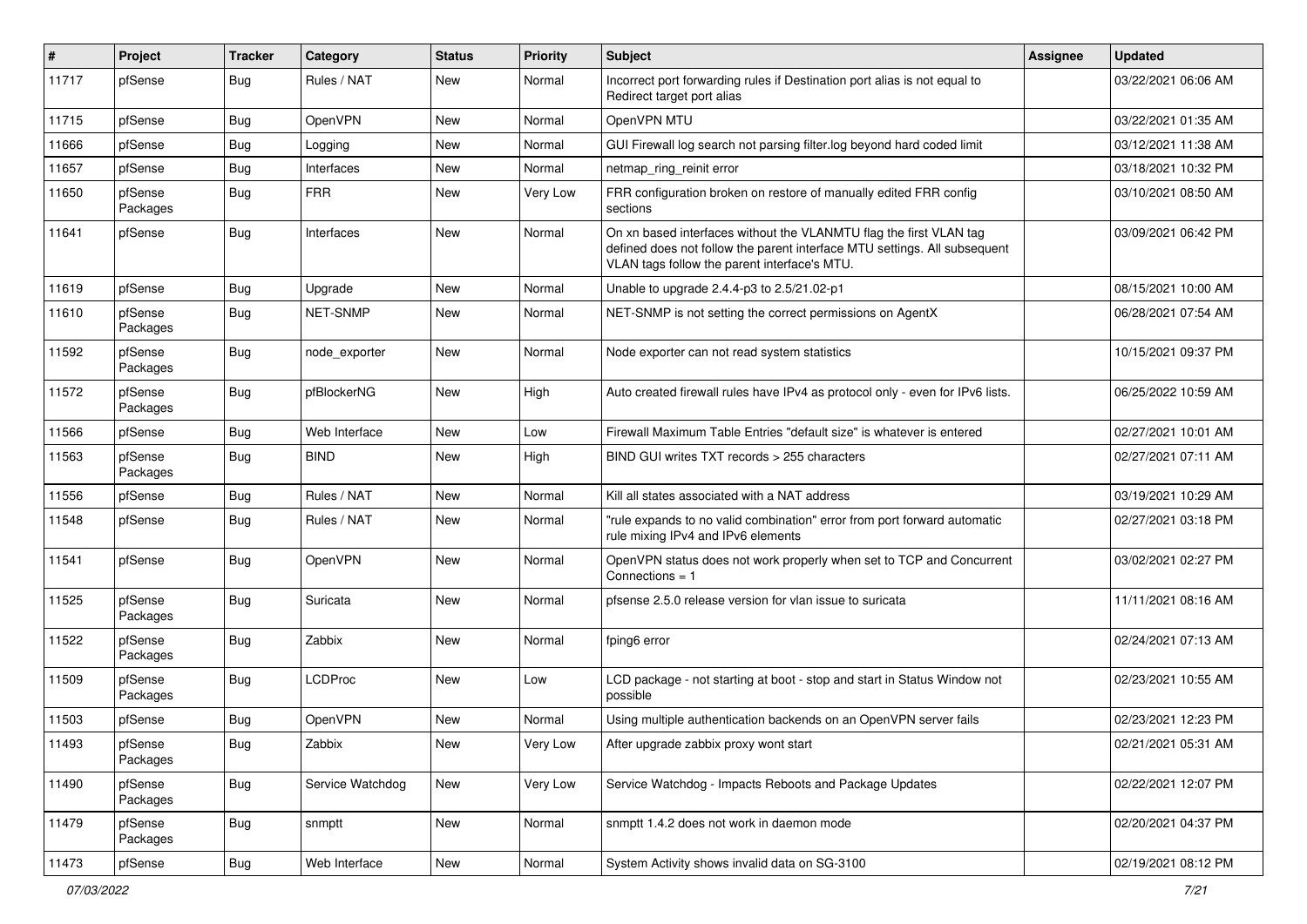| $\vert$ # | Project             | <b>Tracker</b> | Category                | <b>Status</b> | <b>Priority</b> | <b>Subject</b>                                                                                                         | Assignee | <b>Updated</b>      |
|-----------|---------------------|----------------|-------------------------|---------------|-----------------|------------------------------------------------------------------------------------------------------------------------|----------|---------------------|
| 11430     | pfSense             | Bug            | Interfaces              | <b>New</b>    | Normal          | PHP console spam after Assigning Interfaces                                                                            |          | 10/09/2021 10:37 AM |
| 11429     | pfSense             | <b>Bug</b>     | Web Interface           | <b>New</b>    | Normal          | System Log / Settings form activates "Reset Log Files" button on enter                                                 |          | 10/28/2021 01:35 PM |
| 11418     | pfSense             | <b>Bug</b>     | <b>IPsec</b>            | New           | Very Low        | NAT-T: Force' is broken for IPv6 IPsec                                                                                 |          | 02/16/2021 08:25 AM |
| 11414     | pfSense<br>Packages | <b>Bug</b>     | pfBlockerNG             | <b>New</b>    | Normal          | Enabling feed "Public_DNS4_all" breaks some Google services                                                            |          | 02/13/2021 02:46 AM |
| 11412     | pfSense             | <b>Bug</b>     | Interfaces              | New           | Normal          | LLDPD Package Doesn't Work with Switchports                                                                            |          | 02/12/2021 08:12 PM |
| 11398     | pfSense<br>Packages | <b>Bug</b>     | pfBlockerNG             | <b>New</b>    | Normal          | pfBlocker upgrade hangs forever                                                                                        |          | 04/21/2022 12:39 PM |
| 11375     | pfSense<br>Packages | <b>Bug</b>     | apcupsd                 | <b>New</b>    | Normal          | UPS Type <blank> for USB APC</blank>                                                                                   |          | 02/26/2021 11:10 AM |
| 11363     | pfSense             | Bug            | Installer               | <b>New</b>    | Normal          | Clean Install 2.5.0 fails due to hardware incompability                                                                |          | 02/04/2021 11:06 AM |
| 11335     | pfSense             | Bug            | Interfaces              | New           | Normal          | Spoofing the MAC on a LAGG interface does not work for some NIC types.                                                 |          | 01/29/2021 09:10 AM |
| 11268     | pfSense             | <b>Bug</b>     | Web Interface           | New           | Normal          | Cookie named 'id' prevents Edit form fields being set properly                                                         |          | 09/03/2021 06:16 AM |
| 11261     | pfSense<br>Packages | <b>Bug</b>     | pfBlockerNG             | New           | Normal          | pfBlockerNG ASN numbers in IPv4 (/IPv6) Custom_List generate error(s)<br>'Invalid numeric literal at line 1, column 7" |          | 01/28/2021 08:34 AM |
| 11235     | pfSense<br>Packages | <b>Bug</b>     | Filer                   | New           | Normal          | Filer run script when "state" unchanged                                                                                |          | 01/08/2021 07:24 AM |
| 11232     | pfSense             | <b>Bug</b>     | <b>Operating System</b> | New           | Normal          | Fix pfSense_fsync                                                                                                      |          | 01/08/2021 08:53 AM |
| 11203     | pfSense             | <b>Bug</b>     | Certificates            | <b>New</b>    | Normal          | certificate manager very slow                                                                                          |          | 12/31/2020 11:57 AM |
| 11184     | pfSense             | <b>Bug</b>     | FreeBSD                 | New           | Normal          | PF: State policy cannot be configurable                                                                                |          | 02/09/2021 02:43 AM |
| 11182     | pfSense<br>Packages | <b>Bug</b>     | <b>NRPE</b>             | New           | Normal          | NRPE in HA syncs the bind IP                                                                                           |          | 12/01/2021 02:15 AM |
| 11177     | pfSense             | <b>Bug</b>     | Dynamic DNS             | <b>New</b>    | Normal          | DDNSv6 not using Check IP Services                                                                                     |          | 12/21/2020 05:02 AM |
| 11158     | pfSense<br>Packages | <b>Bug</b>     | <b>FRR</b>              | New           | High            | <b>FRR Prefix Lists</b>                                                                                                |          | 12/30/2020 04:55 PM |
| 11149     | pfSense             | <b>Bug</b>     | <b>DHCP Relay</b>       | New           | Normal          | DHCP relay won't start with DHCP server behind gateway                                                                 |          | 03/22/2021 05:13 AM |
| 11147     | pfSense             | <b>Bug</b>     | Dynamic DNS             | New           | Normal          | Domeneshop DynDNS IPv4 and IPv6                                                                                        |          | 12/09/2020 11:47 PM |
| 11110     | pfSense             | Bug            | Backup / Restore        | New           | Normal          | Backup file should be checked before restoring a specific area                                                         |          | 12/05/2020 02:50 PM |
| 11093     | pfSense             | <b>Bug</b>     | <b>Wireless</b>         | New           | Low             | ral(4) driver non-functional in arm64                                                                                  |          | 11/21/2020 10:45 AM |
| 11074     | pfSense<br>Packages | <b>Bug</b>     | <b>BIND</b>             | New           | Low             | bind Zone Settings Zones, Save button opens "Confirmation required to<br>save changes"                                 |          | 11/16/2020 11:08 AM |
| 11040     | pfSense<br>Packages | <b>Bug</b>     | pfBlockerNG             | <b>New</b>    | Normal          | pfb_filter core faults when clearing firewall log                                                                      |          | 11/07/2020 01:44 PM |
| 11036     | pfSense<br>Packages | <b>Bug</b>     | haproxy                 | <b>New</b>    | Normal          | <b>HAproxy ACL</b>                                                                                                     |          | 02/11/2022 11:27 AM |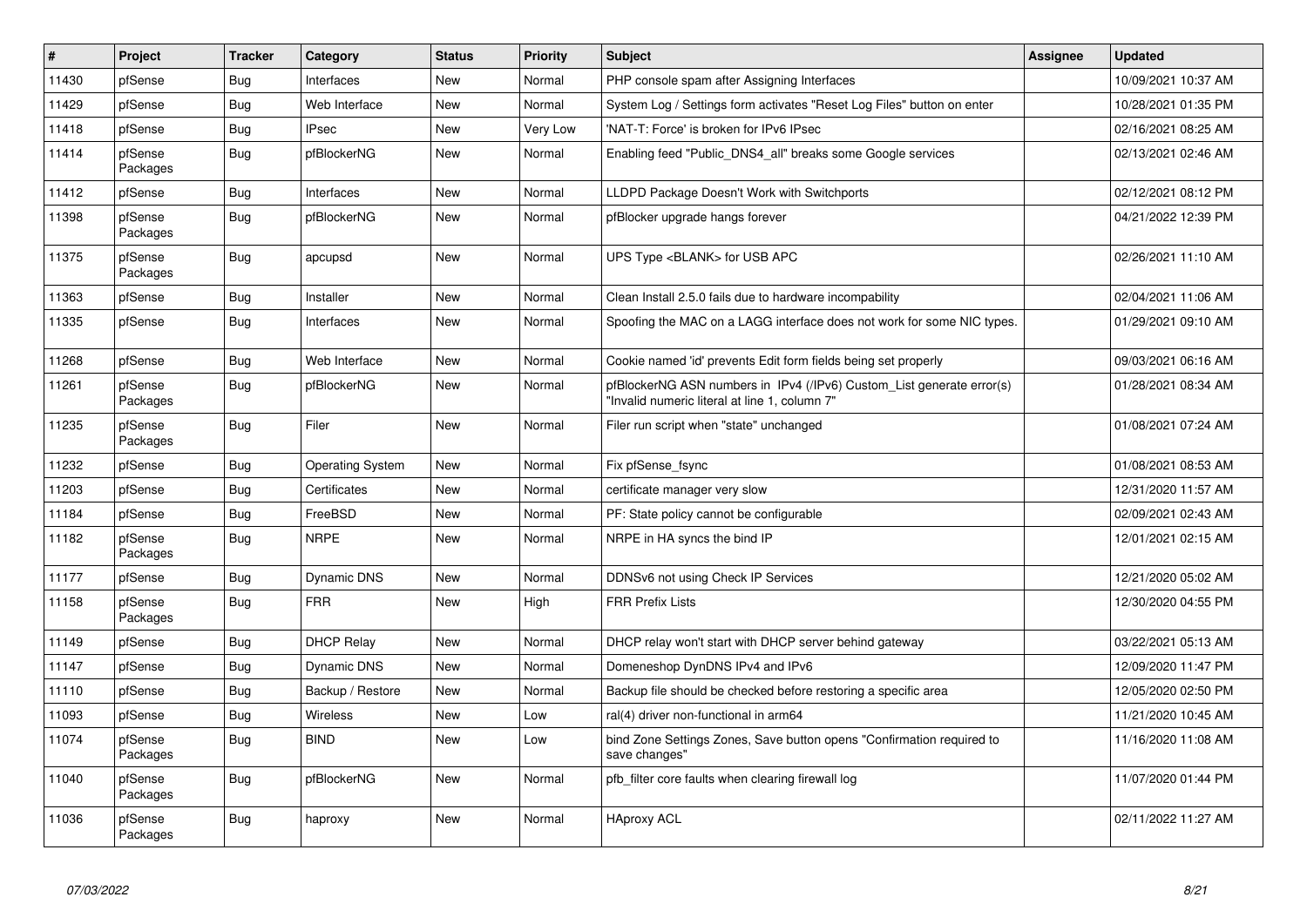| #     | Project             | <b>Tracker</b> | Category                 | <b>Status</b> | <b>Priority</b> | Subject                                                                                             | <b>Assignee</b> | <b>Updated</b>      |
|-------|---------------------|----------------|--------------------------|---------------|-----------------|-----------------------------------------------------------------------------------------------------|-----------------|---------------------|
| 11000 | pfSense<br>Packages | Bug            | haproxy                  | New           | Very Low        | haproxy deprecated trick suggested                                                                  |                 | 12/23/2020 02:55 PM |
| 10994 | pfSense<br>Packages | Bug            | squidguard               | New           | Low             | SquidGuard Blacklists Restore Default button does not work                                          |                 | 10/20/2020 12:26 PM |
| 10989 | pfSense<br>Packages | Bug            | Snort                    | New           | Low             | Snort alert page has hidden characters in IPv6 address                                              |                 | 10/17/2020 04:06 PM |
| 10980 | pfSense             | Bug            | <b>Operating System</b>  | New           | Normal          | rc.local is executed at login by rc.initial, and not at boot time.                                  |                 | 10/19/2020 09:39 AM |
| 10952 | pfSense             | Bug            | Rules / NAT              | New           | Low             | Inconsistency in Subnet Defaults Between Firewall Rules and Interface<br><b>Address Assignments</b> |                 | 10/09/2020 12:50 PM |
| 10935 | pfSense<br>Packages | Bug            | <b>FRR</b>               | New           | Normal          | FRR 0.6.7-6 - BGPD service recycled IPv6 without Route Map                                          |                 | 12/30/2020 05:00 PM |
| 10845 | pfSense<br>Packages | Bug            | apcupsd                  | New           | Normal          | apcupsd doesn't stop when not enabled                                                               |                 | 08/24/2020 10:16 AM |
| 10833 | pfSense             | Bug            | Configuration<br>Backend | <b>New</b>    | Normal          | unbound exits on configuration error when link status flaps on LAN<br>interface                     |                 | 08/13/2020 11:53 PM |
| 10822 | pfSense             | Bug            | DHCP (IPv6)              | New           | Normal          | Deprecated IPv6 prefix won't be announced as deprecated to clients                                  |                 | 08/10/2020 09:23 AM |
| 10791 | pfSense<br>Packages | Bug            | <b>PIMD</b>              | New           | Normal          | Valid (vlan)interfaces do not get vif reporting "Invalid phyint address"                            |                 | 10/06/2020 09:20 AM |
| 10783 | pfSense<br>Packages | Bug            | ntop                     | New           | Normal          | NtopNG is very unstable on arm64                                                                    |                 | 07/22/2020 09:07 AM |
| 10765 | pfSense             | Bug            | Authentication           | New           | Normal          | Ampersands in Idap_extended_query are escaped twice                                                 |                 | 09/02/2020 07:55 AM |
| 10760 | pfSense<br>Packages | <b>Bug</b>     | <b>BIND</b>              | New           | High            | pfSense BIND 9.14.12 server terminates due to assertion failure                                     |                 | 07/11/2020 04:53 PM |
| 10729 | pfSense             | <b>Bug</b>     | Package System           | New           | Normal          | Certificate verification failed for pkg.freebsd.org                                                 |                 | 07/05/2020 01:12 AM |
| 10726 | pfSense             | <b>Bug</b>     | Rules / NAT              | New           | Normal          | Sticky-connections option is bugged - sticky-address cannot be redefined                            |                 | 11/12/2020 10:12 AM |
| 10715 | pfSense             | <b>Bug</b>     | <b>DHCP Relay</b>        | New           | Normal          | DHCPv6 relay always uses the "first" IPv6 address of an interface                                   |                 | 06/29/2020 05:01 AM |
| 10714 | pfSense             | <b>Bug</b>     | DHCP (IPv6)              | New           | Normal          | radvd only gives out the prefix of the "first" IPv6 address of an interface                         |                 | 10/06/2020 01:03 PM |
| 10712 | pfSense             | Bug            | Rules / NAT              | New           | Normal          | "default allow LAN IPv6 to any" rule does not work right after boot when<br>using IPv6 PD           |                 | 06/30/2020 12:17 AM |
| 10701 | pfSense             | <b>Bug</b>     | Web Interface            | New           | Very Low        | Firewall Log too wide with Rule Description Column                                                  |                 | 06/25/2020 07:36 AM |
| 10695 | pfSense<br>Packages | Bug            | FreeRADIUS               | New           | Normal          | FreeRadius Accounting skipping MBs after reboot due to power down                                   |                 | 06/24/2020 04:49 AM |
| 10693 | pfSense<br>Packages | <b>Bug</b>     | <b>BIND</b>              | New           | Normal          | pfSense Bind Zone Editor UI does not update zone serial number when a<br>change is made             |                 | 09/01/2021 12:51 AM |
| 10690 | pfSense             | <b>Bug</b>     | Installer                | New           | Low             | Not possible to make UFS install on ZFS formatted drive                                             |                 | 04/21/2022 12:39 PM |
| 10671 | pfSense             | <b>Bug</b>     | <b>Operating System</b>  | New           | Normal          | pfsense 2.4.5_1 does not boot on Gen2 2012R2 HyperV VM                                              |                 | 05/09/2021 06:39 AM |
| 10624 | pfSense             | <b>Bug</b>     | <b>DNS Resolver</b>      | New           | Normal          | Unbound configuration memory leak with python module + register DHCP<br>leases active               |                 | 02/26/2021 10:27 AM |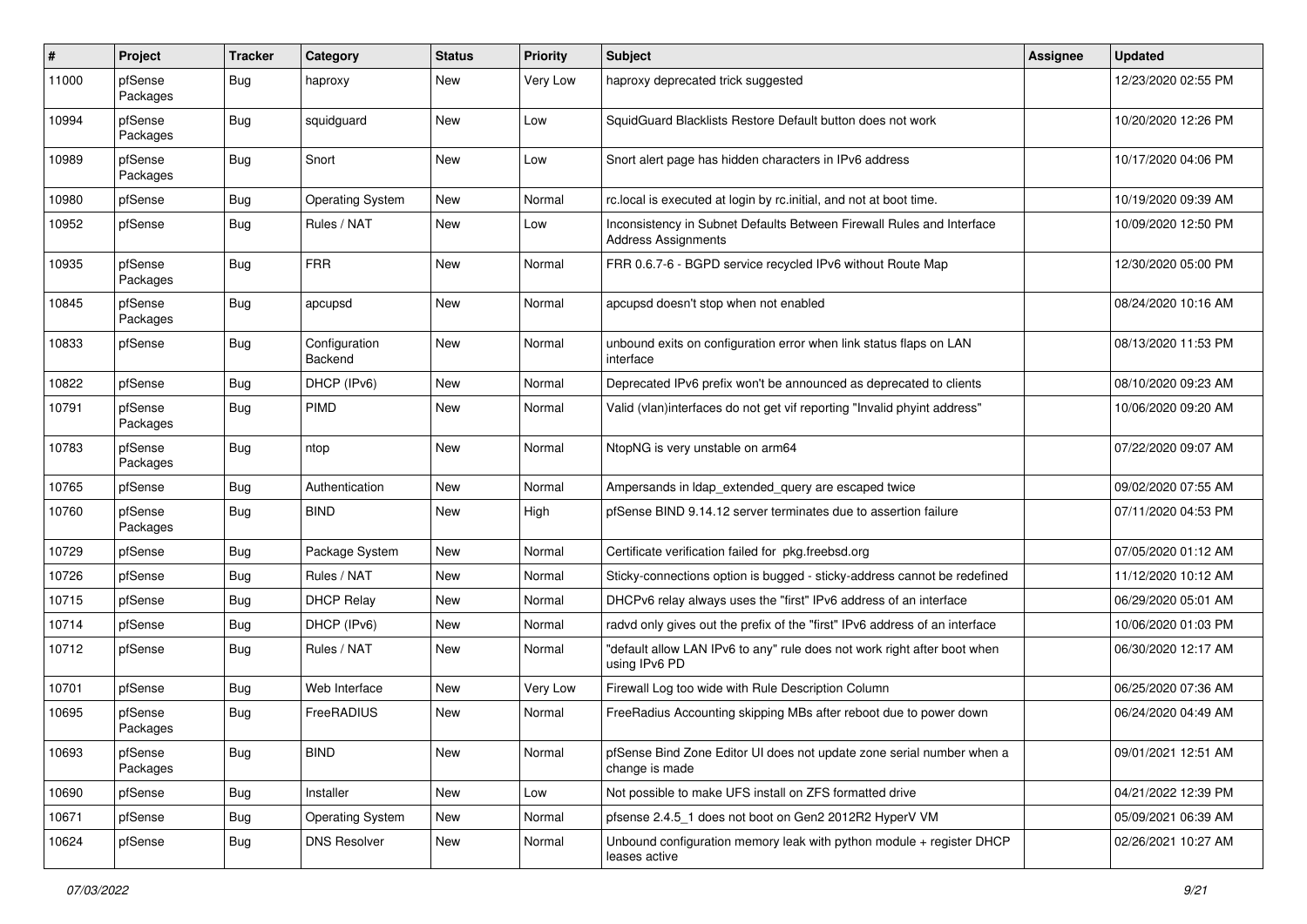| #     | Project             | <b>Tracker</b> | Category                     | <b>Status</b> | <b>Priority</b> | <b>Subject</b>                                                                                                                                              | Assignee | <b>Updated</b>      |
|-------|---------------------|----------------|------------------------------|---------------|-----------------|-------------------------------------------------------------------------------------------------------------------------------------------------------------|----------|---------------------|
| 10606 | pfSense<br>Packages | Bug            | Snort                        | <b>New</b>    | Normal          | Snort Inline stopped working after upgrade to FreeBSD 12.1 (network<br>traffic blocked after heavy load randomly)                                           |          | 05/28/2020 10:06 AM |
| 10601 | pfSense<br>Packages | Bug            | Status Monitoring            | <b>New</b>    | Normal          | Dashboard->Traffic Graphs Scale is capped for outbound                                                                                                      |          | 05/29/2020 10:13 AM |
| 10590 | pfSense<br>Packages | Bug            | pfBlockerNG                  | New           | Normal          | pfBlockerNG: Invalid argument supplied for foreach()                                                                                                        |          | 05/26/2020 08:22 AM |
| 10584 | pfSense             | Bug            | Hardware / Drivers           | New           | Normal          | SG-3100 with M.2: shutdown instead of reboot                                                                                                                |          | 07/21/2020 03:08 AM |
| 10544 | pfSense             | Bug            | User Manager /<br>Privileges | New           | Normal          | It's not possible to add a user to group operator using the gui                                                                                             |          | 04/21/2022 12:39 PM |
| 10530 | pfSense             | Bug            | Upgrade                      | <b>New</b>    | Normal          | Convert config version to be based on product version                                                                                                       |          | 04/21/2022 12:39 PM |
| 10526 | pfSense<br>Packages | Bug            | pfBlockerNG                  | New           | Normal          | Package pfBlockerNG Crashes on Alert view                                                                                                                   |          | 05/04/2020 08:59 AM |
| 10516 | pfSense<br>Packages | <b>Bug</b>     | <b>FRR</b>                   | New           | Normal          | FRR Access list                                                                                                                                             |          | 12/06/2020 11:02 PM |
| 10513 | pfSense             | <b>Bug</b>     | Rules / NAT                  | New           | Normal          | State issues with policy routing and HA failover                                                                                                            |          | 04/21/2022 12:39 PM |
| 10503 | pfSense<br>Packages | <b>Bug</b>     | <b>FRR</b>                   | New           | Normal          | Flapping any GW in multi-WAN influences restating all IPsec tunnels in<br>FRR which leads to dropping all IPsec VTI static routes and related BGP<br>issues |          | 05/08/2020 07:51 PM |
| 10493 | pfSense             | Bug            | <b>IPsec</b>                 | <b>New</b>    | Normal          | filter_get_vpns_list() issues                                                                                                                               |          | 05/06/2020 01:07 AM |
| 10487 | pfSense<br>Packages | Bug            | Telegraf                     | New           | Normal          | Telegraf package not sending logs to influxdb server                                                                                                        |          | 05/03/2020 07:09 PM |
| 10436 | pfSense<br>Packages | Bug            | softflowd                    | New           | Normal          | softflowd no longer sends flow data after upgrade $(v0.9.9 - 1 \rightarrow v1.0.0)$                                                                         |          | 06/07/2022 12:25 AM |
| 10370 | pfSense<br>Packages | <b>Bug</b>     | ntop                         | New           | Normal          | ntopng Timeseries not send to InfluxDB                                                                                                                      |          | 03/30/2020 09:42 AM |
| 10352 | pfSense             | Bug            | Authentication               | New           | Very Low        | RADIUS authentication fails with MSCHAPv1 or MSCHAPv2 when<br>passwords contain international characters                                                    |          | 06/20/2022 04:04 PM |
| 10342 | pfSense             | Bug            | <b>DNS Resolver</b>          | <b>New</b>    | Normal          | Unbound domain overrides stop resolving periodically. They only resume<br>after the service has been restarted.                                             |          | 03/13/2020 10:35 AM |
| 10325 | pfSense             | Bug            | Notifications                | New           | Normal          | System/Advanced/Notifications/E-Mail - SMTP Notification E-Mail auth<br>password Unexpected Bahaviour                                                       |          | 10/30/2020 08:17 AM |
| 10311 | pfSense             | Bug            | <b>OpenVPN</b>               | <b>New</b>    | Normal          | Too low net.link.ifqmaxlen causes packet drop under load when using<br>OpenVPN inside bridge interface under load                                           |          | 08/10/2021 03:10 AM |
| 10310 | pfSense             | <b>Bug</b>     | Upgrade                      | New           | Normal          | Systems with low RAM and several packages may temporarily fail to load<br>large tables after an upgrade                                                     |          | 03/03/2020 07:55 AM |
| 10292 | pfSense<br>Packages | <b>Bug</b>     | Suricata                     | New           | Normal          | Suricata not respecting SID Mgmt list                                                                                                                       |          | 02/27/2020 01:02 PM |
| 10279 | pfSense<br>Packages | Bug            | open-vm-tools                | New           | Normal          | pfSense's OpenVM Tools on ESXi 6.7 no longer provides guest vm<br>functionality                                                                             |          | 03/01/2020 06:07 PM |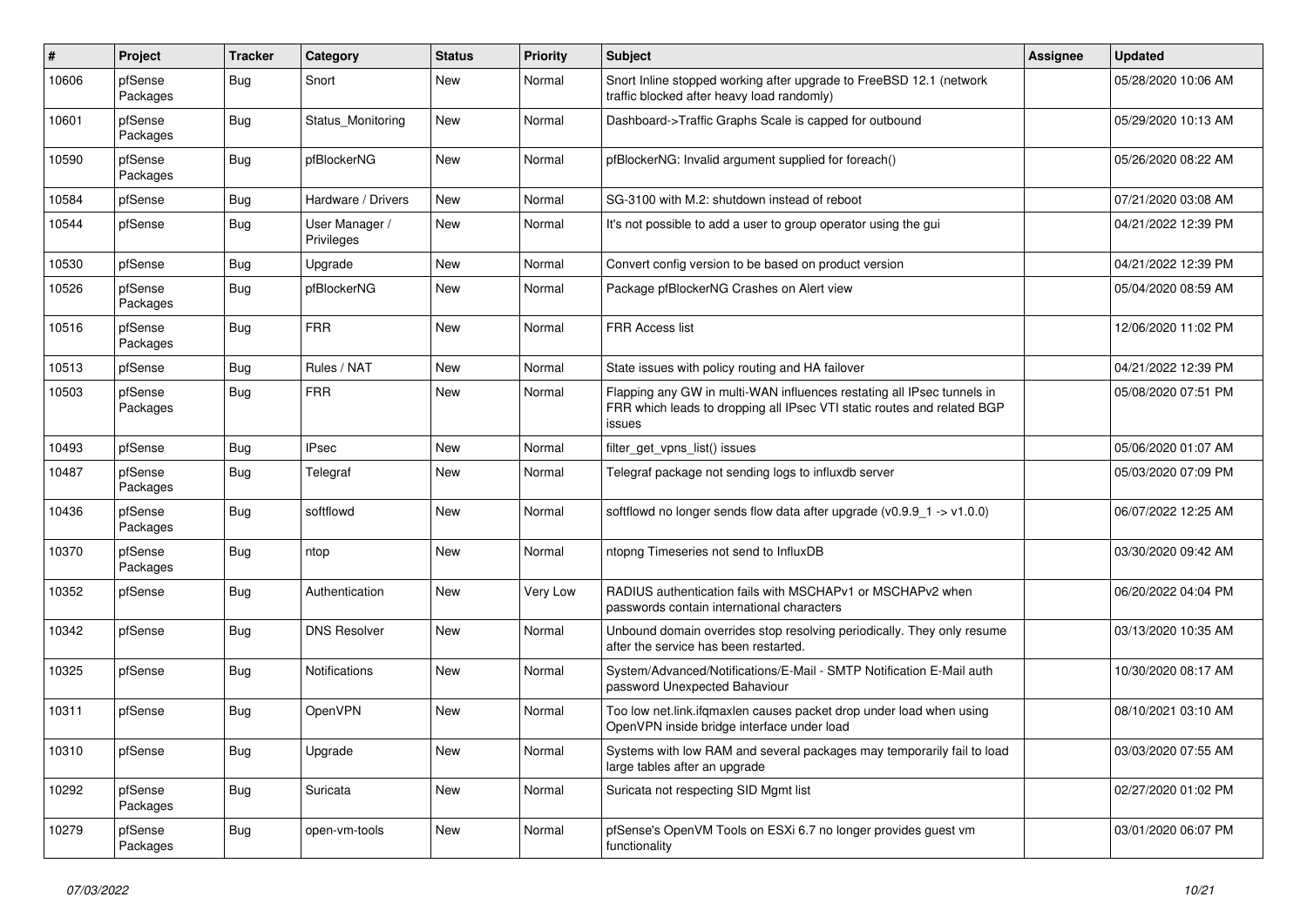| $\vert$ # | Project             | <b>Tracker</b> | Category              | <b>Status</b> | <b>Priority</b> | <b>Subject</b>                                                                                       | Assignee | <b>Updated</b>      |
|-----------|---------------------|----------------|-----------------------|---------------|-----------------|------------------------------------------------------------------------------------------------------|----------|---------------------|
| 10278     | pfSense<br>Packages | <b>Bug</b>     | pfBlockerNG           | New           | Normal          | pfBlockerNG: Formatting issue on DNSBL stats page                                                    |          | 02/24/2020 01:36 PM |
| 10277     | pfSense             | Bug            | Web Interface         | New           | Normal          | Sorting the log entries does not use year value                                                      |          | 02/24/2020 07:46 AM |
| 10271     | pfSense             | Bug            | Web Interface         | New           | Normal          | Large number of VLAN/LANs make "Interfaces" menu hard to access                                      |          | 02/20/2020 04:46 AM |
| 10265     | pfSense<br>Packages | <b>Bug</b>     | <b>Notes</b>          | New           | Very Low        | Adding a Note with malformed title will force system restore                                         |          | 02/27/2020 10:12 AM |
| 10253     | pfSense<br>Packages | <b>Bug</b>     | pfBlockerNG           | New           | Normal          | pfblockerng-devel uses user interface for VIP causing issues with other<br>services                  |          | 02/11/2020 09:17 AM |
| 10252     | pfSense<br>Packages | <b>Bug</b>     | pfBlockerNG           | New           | High            | pfblockerng-devel                                                                                    |          | 02/11/2020 05:18 PM |
| 10188     | pfSense<br>Packages | <b>Bug</b>     | pfBlockerNG           | <b>New</b>    | Normal          | Reputation tab is not working                                                                        |          | 01/24/2020 10:06 AM |
| 10164     | pfSense<br>Packages | <b>Bug</b>     | pfBlockerNG           | <b>New</b>    | Normal          | pfBlockerNG dashboard widget position is not maintained when updating                                |          | 01/06/2020 10:06 AM |
| 10150     | pfSense             | <b>Bug</b>     | <b>IGMP Proxy</b>     | <b>New</b>    | Normal          | IGMP Proxy does not scale to hundreds of streams                                                     |          | 01/03/2020 02:56 AM |
| 10143     | pfSense             | <b>Bug</b>     | <b>DNS Resolver</b>   | <b>New</b>    | Normal          | System hostname DNS entry is assigned to the wrong IP on multi-wan<br>setups                         |          | 12/31/2019 02:33 PM |
| 10000     | pfSense             | Bug            | Dynamic DNS           | New           | Normal          | Azure Dynamic DNS A and AAAA Records for Apex Zone                                                   |          | 03/31/2020 09:03 AM |
| 9999      | pfSense<br>Packages | Bug            | pfBlockerNG           | <b>New</b>    | Normal          | unbound fatal error if System Domain in DNSBL and System Domain Local<br>Zone Type is Redirect       |          | 12/25/2019 08:10 AM |
| 9934      | pfSense<br>Packages | <b>Bug</b>     | Suricata              | <b>New</b>    | Normal          | suricata update kills WAN interface                                                                  |          | 02/20/2020 09:17 AM |
| 9895      | pfSense<br>Packages | Bug            | Snort                 | New           | Normal          | snort reinstallation failed                                                                          |          | 06/23/2021 08:01 AM |
| 9837      | pfSense             | Bug            | Interfaces            | <b>New</b>    | Very Low        | ipv6 is not completely disabled on the interfaces                                                    |          | 10/24/2019 01:16 AM |
| 9805      | pfSense             | <b>Bug</b>     | Dynamic DNS           | New           | Normal          | dynDNS cloudflare multiple entries                                                                   |          | 10/02/2019 04:51 PM |
| 9755      | pfSense             | Bug            | Package System        | New           | Very Low        | package description wrong link<br>https://www.freshports.org/security/openvpn-client-export          |          | 09/13/2019 07:22 AM |
| 9737      | pfSense             | Bug            | <b>Traffic Graphs</b> | New           | Normal          | traffic-graphs is shows incorrect units inside the chart                                             |          | 09/09/2019 06:35 AM |
| 9724      | pfSense<br>Packages | <b>Bug</b>     | pfBlockerNG           | New           | High            | pfblockerng-firewall-filter-service-will-not-start                                                   |          | 09/05/2019 06:32 AM |
| 9707      | pfSense<br>Packages | Bug            | pfBlockerNG           | New           | Normal          | Some networks already existing in deny Feeds are not stopped even if<br>existing in custom deny list |          | 08/28/2019 10:03 AM |
| 9698      | pfSense             | Bug            | <b>RRD Graphs</b>     | New           | Normal          | Monitoring graphs do not retain state after auto-refresh                                             |          | 08/26/2019 02:09 AM |
| 9690      | pfSense             | Bug            | Interfaces            | <b>New</b>    | Normal          | Ethernet flow control should be disabled by default                                                  |          | 08/19/2019 06:45 PM |
| 9677      | pfSense             | <b>Bug</b>     | Dashboard             | New           | Normal          | Dashboard hangs when widget needs data from a remote host which is<br>down                           |          | 08/13/2019 09:15 AM |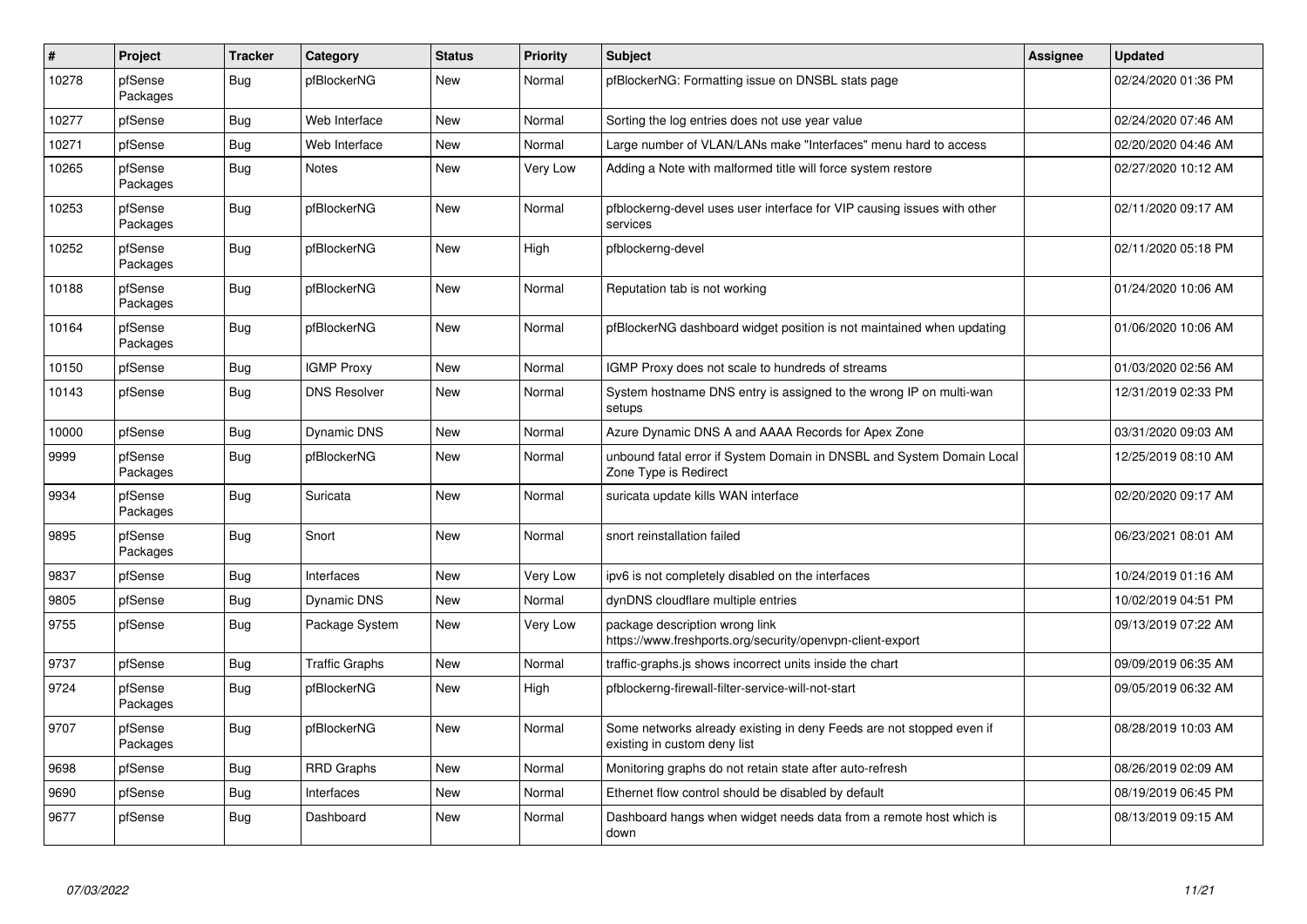| $\vert$ # | Project             | <b>Tracker</b> | Category                     | <b>Status</b> | <b>Priority</b> | <b>Subject</b>                                                                                                       | <b>Assignee</b> | <b>Updated</b>      |
|-----------|---------------------|----------------|------------------------------|---------------|-----------------|----------------------------------------------------------------------------------------------------------------------|-----------------|---------------------|
| 9676      | pfSense<br>Packages | <b>Bug</b>     | pfBlockerNG                  | <b>New</b>    | Normal          | AS lookup fails                                                                                                      |                 | 12/26/2019 12:17 AM |
| 9664      | pfSense             | Bug            | Dynamic DNS                  | New           | Normal          | DynDNS and Dual-wan problem with CloudFlare (works with No-Ip)                                                       |                 | 08/03/2019 10:00 AM |
| 9662      | pfSense<br>Packages | Bug            | pfBlockerNG                  | New           | Normal          | PfblockerNG do not update after pfsense reboot and wait for next cron task                                           |                 | 08/20/2019 09:00 AM |
| 9654      | pfSense             | Bug            | <b>DNS Resolver</b>          | New           | Normal          | After reboot, the DNS resolver must be restarted before it will advertise the<br>ipv6 DNS address of the router.     |                 | 11/20/2020 03:12 AM |
| 9650      | pfSense             | <b>Bug</b>     | Gateways                     | <b>New</b>    | Normal          | IPv6 connection drops (ir-)regular on Kabelvodafone (German cable ISP)                                               |                 | 07/27/2019 07:14 AM |
| 9626      | pfSense             | <b>Bug</b>     | Web Interface                | New           | Normal          | When deny write permission is assigned to a user, there is no error<br>feedback if the user tries to write something |                 | 06/25/2022 05:41 PM |
| 9585      | pfSense             | Bug            | Interfaces                   | <b>New</b>    | Normal          | 6RD: Unable to reach hosts on within same 6rd-domain                                                                 |                 | 08/14/2019 02:39 PM |
| 9568      | pfSense<br>Packages | Bug            | Squid                        | New           | Normal          | UFSSwapDir::openLog: Failed to open swap log.                                                                        |                 | 05/29/2019 09:18 PM |
| 9566      | pfSense             | <b>Bug</b>     | <b>Traffic Graphs</b>        | <b>New</b>    | Normal          | Traffic graph displays traffic incorrectly                                                                           |                 | 11/18/2019 07:54 AM |
| 9504      | pfSense             | Bug            | <b>Dynamic DNS</b>           | New           | Normal          | Multiple Dynamic DNS update notifications for the same interface, not<br>differentiated by the hostname              |                 | 05/07/2019 07:46 AM |
| 9500      | pfSense<br>Packages | Bug            | haproxy                      | <b>New</b>    | Normal          | HAproxy does not delete non-applicable action config                                                                 |                 | 01/18/2022 06:28 AM |
| 9497      | pfSense<br>Packages | Bug            | AWS VPC                      | <b>New</b>    | Normal          | AWS VPN Wizard: WebGUI times out.                                                                                    |                 | 11/13/2019 10:07 AM |
| 9495      | pfSense<br>Packages | Bug            | AWS VPC                      | <b>New</b>    | Normal          | AWS VPC VPN wizard produces incorrect config (SHA256 should be<br>SHA1)                                              |                 | 08/19/2019 02:45 PM |
| 9486      | pfSense<br>Packages | Bug            | softflowd                    | <b>New</b>    | Very Low        | ifindex values used for softflowd are incorrect                                                                      |                 | 08/14/2019 02:30 PM |
| 9485      | pfSense             | <b>Bug</b>     | User Manager /<br>Privileges | New           | Normal          | password match error on system usermanager causes Group membership<br>to be reset.                                   |                 | 04/26/2019 08:52 AM |
| 9453      | pfSense             | Bug            | LAGG Interfaces              | New           | Normal          | VLAN Interfaces on LAGG get orphaned at boot                                                                         |                 | 08/21/2019 11:16 AM |
| 9353      | pfSense             | <b>Bug</b>     | Dashboard                    | New           | Low             | PHPSession errors from limited access to dashboard and widgets                                                       |                 | 10/06/2020 09:31 AM |
| 9348      | pfSense<br>Packages | Bug            | <b>ACME</b>                  | <b>New</b>    | Normal          | Results of Acme certificate issuance/renewal are not properly formatted                                              |                 | 02/22/2019 12:08 PM |
| 9344      | pfSense             | <b>Bug</b>     | Translations                 | New           | Normal          | OpenVPN click NCP Algorithms will always go to DH Parameters<br>website(in Chinese-Taiwan)                           |                 | 10/21/2021 03:48 AM |
| 9343      | pfSense             | Bug            | DHCP (IPv4)                  | New           | Normal          | diag arp.php times out with large DHCPD leases table                                                                 |                 | 08/14/2019 01:19 PM |
| 9338      | pfSense             | Bug            | <b>IGMP Proxy</b>            | New           | Normal          | igmpproxy ignoring downstream vlan interface                                                                         |                 | 02/22/2019 03:48 AM |
| 9337      | pfSense<br>Packages | <b>Bug</b>     | Telegraf                     | New           | Normal          | Telegraf ping input fails                                                                                            |                 | 02/18/2019 10:40 AM |
| 9295      | pfSense             | <b>Bug</b>     | PPPoE Server                 | New           | Very High       | IPv6 PD does not work with PPPOE (Server & Client)                                                                   |                 | 05/15/2022 10:53 AM |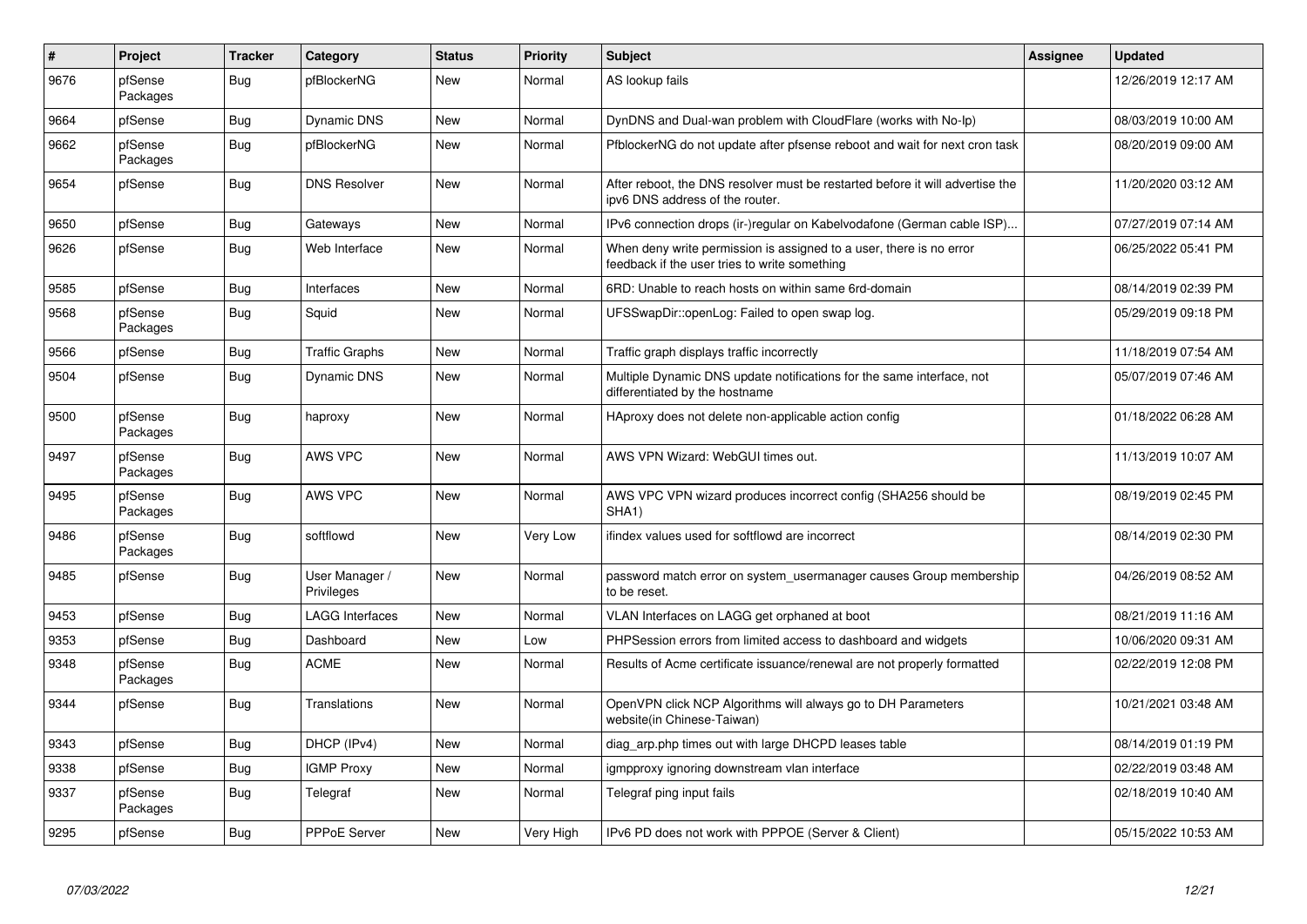| #    | Project             | <b>Tracker</b> | Category                            | <b>Status</b> | <b>Priority</b> | <b>Subject</b>                                                                                        | Assignee | <b>Updated</b>      |
|------|---------------------|----------------|-------------------------------------|---------------|-----------------|-------------------------------------------------------------------------------------------------------|----------|---------------------|
| 9286 | pfSense<br>Packages | <b>Bug</b>     | squidguard                          | New           | Normal          | squidGuard - Unable to change IP for sgerror.php URL in configuration                                 |          | 11/13/2019 10:07 AM |
| 9261 | pfSense<br>Packages | Bug            | haproxy                             | <b>New</b>    | Normal          | haproxy GUI failure                                                                                   |          | 01/08/2019 12:41 PM |
| 9247 | pfSense<br>Packages | Bug            | haproxy                             | <b>New</b>    | Low             | HAProxy multiple server selection on stats pages doesn't work                                         |          | 01/02/2019 04:44 PM |
| 9241 | pfSense             | Bug            | Interfaces                          | New           | Normal          | Ethernet link cycles up/down if "auto-negotiate" is explicitly selected in<br>interface configuration |          | 12/31/2018 08:36 PM |
| 9229 | pfSense<br>Packages | Bug            | Tinc                                | New           | Normal          | Tinc package: no way of specifying multiple critical configuration<br>parameters from web interface   |          | 08/13/2019 09:25 AM |
| 9192 | pfSense             | <b>Bug</b>     | PPP Interfaces                      | New           | Normal          | PPPoE daemon selects wrong interface                                                                  |          | 08/20/2019 10:05 AM |
| 9183 | pfSense             | <b>Bug</b>     | LAGG Interfaces                     | New           | Very Low        | OpenVPN Lagg Interface not working after restart or new start                                         |          | 08/21/2019 11:17 AM |
| 9179 | pfSense             | Bug            | <b>NAT Reflection</b>               | New           | Normal          | NAT reflection fix implemented for #8604 is causing WebUI and XMLRPC<br>to fail on slave              |          | 03/27/2020 08:01 PM |
| 9167 | pfSense             | <b>Bug</b>     | Rules / NAT                         | <b>New</b>    | Normal          | Some Important ICMPv6 Traffic Not Allowed by Default Rules                                            |          | 08/14/2019 01:00 PM |
| 9149 | pfSense             | Bug            | Package System                      | <b>New</b>    | Low             | Continued issues with /tmp and /var in RAM on 2.4                                                     |          | 11/24/2018 11:56 AM |
| 9143 | pfSense<br>Packages | Bug            | ntop                                | New           | Normal          | ntopng not displaying values in historical correctly                                                  |          | 11/22/2018 07:24 AM |
| 9140 | pfSense             | Bug            | Logging                             | New           | Very Low        | Unexpected rule can be displayed when looking up filter log entry with<br>multiple matching rules     |          | 08/19/2019 02:56 PM |
| 9139 | pfSense<br>Packages | <b>Bug</b>     | Telegraf                            | New           | Normal          | telegraf: add ping for default gateway(s)                                                             |          | 05/21/2020 04:23 PM |
| 9138 | pfSense<br>Packages | Bug            | Telegraf                            | New           | Normal          | telegraf: add section for custom config lines                                                         |          | 02/18/2019 03:36 PM |
| 9136 | pfSense             | <b>Bug</b>     | DHCP (IPv6)                         | <b>New</b>    | High            | IPv6 Tracking Interfaces Lose IPv6 Address in Certain Cases                                           |          | 04/21/2022 12:39 PM |
| 9101 | pfSense             | Bug            | <b>Traffic Graphs</b>               | New           | Normal          | Traffic Graphs/Dashboard Slows Downloads Being Performed by the<br>Same Firefox Browser               |          | 08/21/2019 09:18 AM |
| 9087 | pfSense             | Bug            | <b>Traffic Graphs</b>               | New           | Normal          | Traffic Graph Widget Legend Not Updating                                                              |          | 08/14/2019 12:38 PM |
| 9079 | pfSense<br>Packages | Bug            | ntop                                | New           | Normal          | High CPU usage of ntopng even during IDLE and no network traffic                                      |          | 12/16/2018 02:40 PM |
| 9037 | pfSense             | <b>Bug</b>     | <b>DNS Resolver</b>                 | New           | Normal          | Unbound not logging to syslog after reboot                                                            |          | 10/12/2018 05:09 AM |
| 9035 | pfSense             | <b>Bug</b>     | Rules / NAT                         | New           | Normal          | Inactive Interfaces are Hidden in Firewall Rules                                                      |          | 08/14/2019 12:39 PM |
| 9025 | pfSense<br>Packages | <b>Bug</b>     | squidguard                          | New           | Normal          | SquidGard + Target categories                                                                         |          | 10/08/2018 01:00 AM |
| 9012 | pfSense<br>Packages | <b>Bug</b>     | Squid                               | New           | Very Low        | Captive Portal authentication in Squid Proxy Server does not work                                     |          | 10/12/2019 05:06 AM |
| 8963 | pfSense             | <b>Bug</b>     | <b>Traffic Shaper</b><br>(Limiters) | New           | Normal          | 2.4.4 Limiters don't work after CARP fail-over                                                        |          | 12/10/2018 06:40 AM |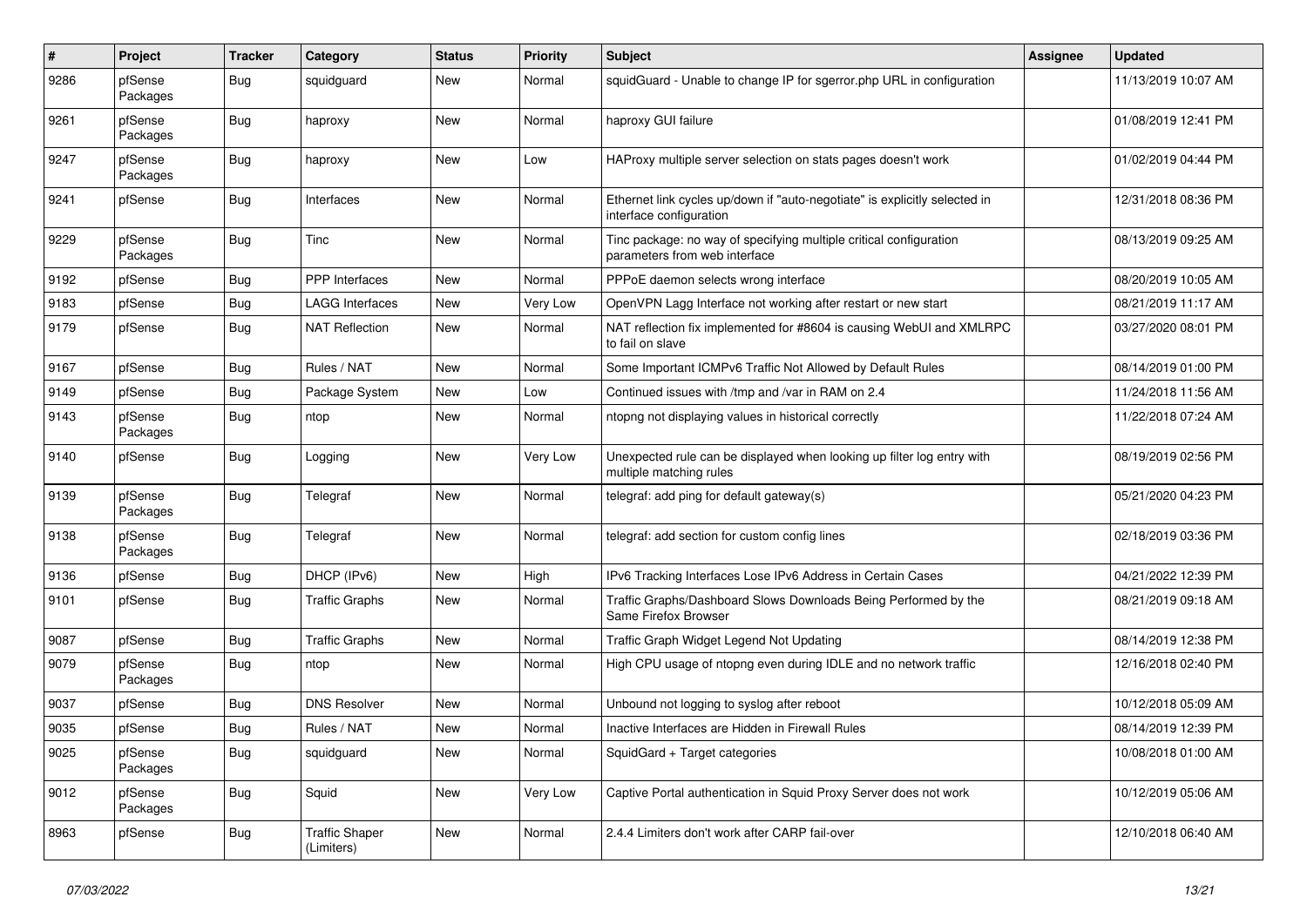| $\pmb{\#}$ | Project             | <b>Tracker</b> | Category                                        | <b>Status</b> | <b>Priority</b> | <b>Subject</b>                                                                                                                          | <b>Assignee</b> | <b>Updated</b>      |
|------------|---------------------|----------------|-------------------------------------------------|---------------|-----------------|-----------------------------------------------------------------------------------------------------------------------------------------|-----------------|---------------------|
| 8909       | pfSense<br>Packages | <b>Bug</b>     | Tinc                                            | New           | Normal          | tinc package makes /rc.newwanip looping forever                                                                                         |                 | 08/13/2019 09:25 AM |
| 8902       | pfSense<br>Packages | Bug            | haproxy                                         | New           | Normal          | HAproxy package not use custom DNS for lookup on apply new config                                                                       |                 | 09/16/2018 08:16 AM |
| 8846       | pfSense             | Bug            | Gateways                                        | New           | Low             | Misleading gateway error message adding/editing static routes using a<br>disabled interface                                             |                 | 08/21/2019 11:29 AM |
| 8831       | pfSense             | Bug            | <b>IPv6 Router</b><br>Advertisements<br>(RADVD) | New           | Very High       | Radvd causes latency spikes                                                                                                             |                 | 04/19/2021 04:51 AM |
| 8820       | pfSense             | <b>Bug</b>     | Rules / NAT                                     | New           | Low             | System/Advanced/Misc - "Do not kill connections when schedule expires"<br>UN-checked still leaves existing connections open.            |                 | 07/28/2020 10:59 AM |
| 8804       | pfSense             | <b>Bug</b>     | <b>PPP</b> Interfaces                           | New           | Normal          | Netgate SG-1000 PPPoE Keepalives not prioritized, internet drops                                                                        |                 | 08/20/2019 10:06 AM |
| 8770       | pfSense             | Bug            | Interfaces                                      | New           | Normal          | QinQ interfaces always show as active                                                                                                   |                 | 02/01/2020 09:47 AM |
| 8752       | pfSense<br>Packages | <b>Bug</b>     | squidguard                                      | New           | Normal          | For SquidGuard in "Common ACL" menu "Target Rules List" "access"<br>option always stays with default value '---' for my Target category |                 | 08/06/2018 05:53 AM |
| 8711       | pfSense             | Bug            | <b>IGMP Proxy</b>                               | New           | Normal          | igmpproxy with PPPoE Interfaces                                                                                                         |                 | 07/28/2018 09:21 AM |
| 8705       | pfSense<br>Packages | Bug            | syslog-ng                                       | New           | Normal          | Syslog-NG error in latest snapshot                                                                                                      |                 | 07/27/2018 10:17 AM |
| 8686       | pfSense             | <b>Bug</b>     | <b>IPsec</b>                                    | New           | Normal          | IPsec VTI: Assigned interface firewall rules are never parsed                                                                           |                 | 02/10/2021 12:15 PM |
| 8614       | pfSense             | <b>Bug</b>     | DHCP (IPv4)                                     | New           | Normal          | Cannot remove Additional BOOTP/DHCP Options                                                                                             |                 | 08/21/2019 09:15 AM |
| 8589       | pfSense<br>Packages | <b>Bug</b>     | FreeRADIUS                                      | New           | Normal          | FreeRadius 0.15.5 2 ignoring tunnelled-reply=no                                                                                         |                 | 02/18/2019 03:40 PM |
| 8570       | pfSense             | Bug            | <b>XML Parser</b>                               | New           | Normal          | Empty (dn)shaper config gets populated with newline                                                                                     |                 | 08/20/2019 02:45 PM |
| 8567       | pfSense             | Bug            | CARP                                            | New           | Normal          | Using IPv6 VIP alias for services may affect CARP IPv6 VIP work                                                                         |                 | 06/12/2018 01:26 PM |
| 8566       | pfSense             | Bug            | CARP                                            | New           | Normal          | Wrong IPv6 source in NS request in case using of IPv6 alias                                                                             |                 | 06/12/2018 01:26 PM |
| 8560       | pfSense<br>Packages | Bug            | <b>ACME</b>                                     | New           | Normal          | ACME: can't update DNS records in DNSMadeEasy registar for several<br>domains with different API keys/ids                               |                 | 06/08/2018 01:28 PM |
| 8526       | pfSense             | Bug            | Interfaces                                      | New           | Normal          | DHCP client ignores server replies when 802.1q tagging is used                                                                          |                 | 08/14/2019 10:52 AM |
| 8513       | pfSense<br>Packages | Bug            | FreeRADIUS                                      | New           | High            | Freeradius 3.x Idap problem                                                                                                             |                 | 02/18/2019 05:22 PM |
| 8512       | pfSense             | Bug            | <b>PPP</b> Interfaces                           | New           | Normal          | PPPoE reconnect fails after interface flap                                                                                              |                 | 08/20/2019 10:06 AM |
| 8500       | pfSense             | Bug            | Dynamic DNS                                     | New           | Low             | Incorrect categorization of status/info messages from phpDynDNS                                                                         |                 | 08/16/2019 12:50 PM |
| 8464       | pfSense             | <b>Bug</b>     | Wireless                                        | New           | Very Low        | Wireless USB card does not connect to WiFi automatically after reboot/halt                                                              |                 | 06/19/2020 03:44 AM |
| 8454       | pfSense<br>Packages | <b>Bug</b>     | arpwatch                                        | New           | Very Low        | Arpwatch package break email notifications from other sources                                                                           |                 | 06/23/2022 07:49 PM |
| 8438       | pfSense<br>Packages | Bug            | haproxy                                         | New           | High            | haproxy: can't use ACL for cert with http-response actions                                                                              |                 | 05/24/2018 01:12 PM |
| 8435       | pfSense             | <b>Bug</b>     | Interfaces                                      | New           | Normal          | DHCPv6 unusable in certain circumstances (US AT&T Fiber, etc.)                                                                          |                 | 08/14/2019 10:52 AM |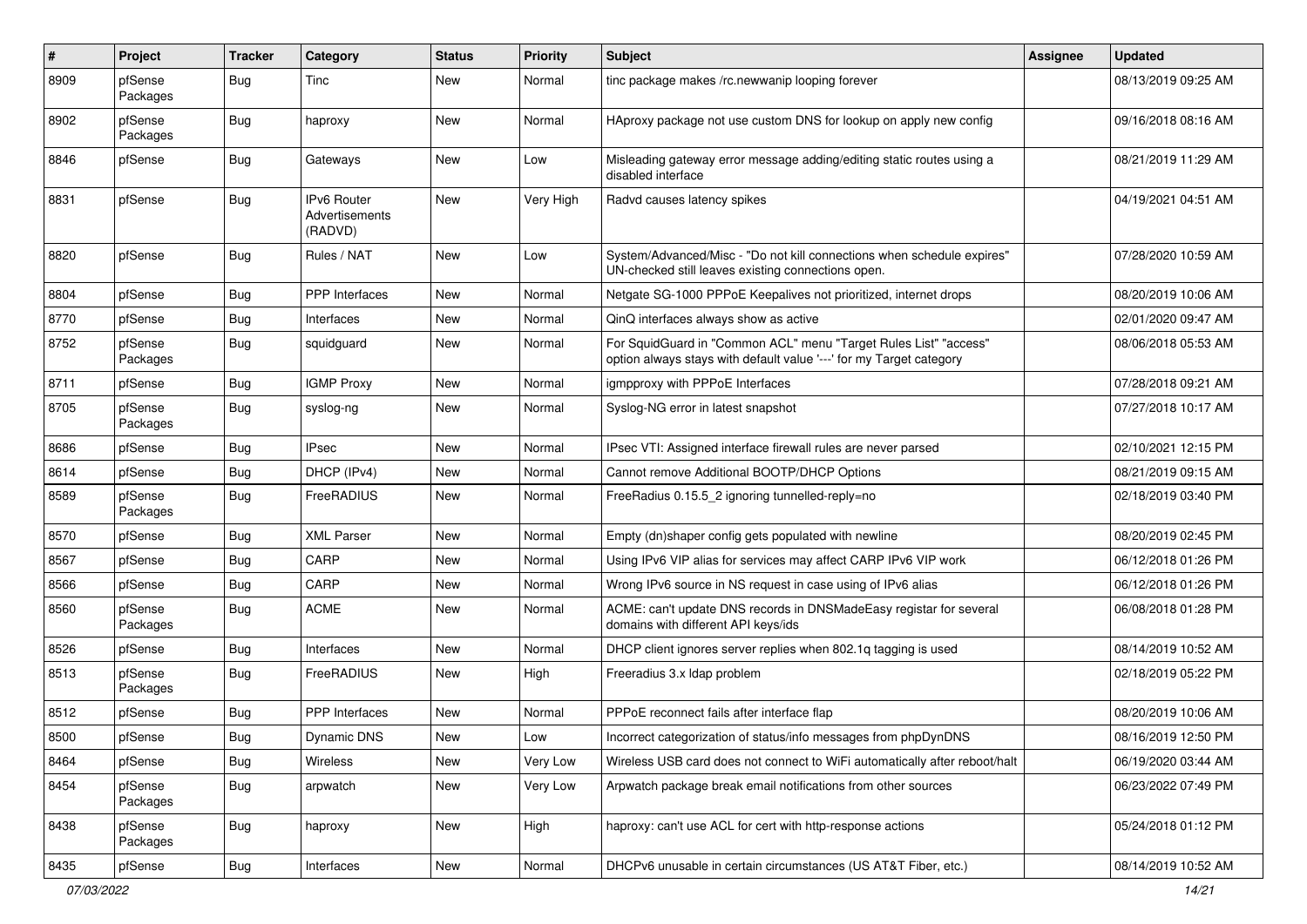| #    | Project             | <b>Tracker</b> | Category                        | <b>Status</b> | <b>Priority</b> | <b>Subject</b>                                                                                                                                                                | <b>Assignee</b> | <b>Updated</b>      |
|------|---------------------|----------------|---------------------------------|---------------|-----------------|-------------------------------------------------------------------------------------------------------------------------------------------------------------------------------|-----------------|---------------------|
| 8432 | pfSense             | Bug            | Dynamic DNS                     | New           | Normal          | Dynamic DNS Client gives an error that it can't find IPv6 address when<br>WAN interface is a LAGG                                                                             |                 | 09/17/2020 05:23 AM |
| 8419 | pfSense             | Bug            | Web Interface                   | <b>New</b>    | Normal          | webgui, when menubar is fixed to the top of the screen, the last items of<br>long menus cannot be seen/used.                                                                  |                 | 07/19/2018 03:10 PM |
| 8406 | pfSense             | Bug            | Dynamic DNS                     | New           | Normal          | DDNS IPV6 Cloudflare Client does not detect PPOE address                                                                                                                      |                 | 03/31/2018 11:56 AM |
| 8401 | pfSense             | Bug            | Installer                       | New           | Normal          | Issues related to keys representing alphabetic characters specific to<br>Scandinavian languages and to some other keys.                                                       |                 | 03/30/2018 11:06 AM |
| 8343 | pfSense             | Bug            | Gateways                        | New           | Normal          | Gateway Routes (Default Routes) not removed in Kernel when removed<br>from GUI                                                                                                |                 | 05/14/2020 01:22 AM |
| 8335 | pfSense             | Bug            | LAGG Interfaces                 | <b>New</b>    | Normal          | System hang with LACP downlink to UniFi switch                                                                                                                                |                 | 08/21/2019 11:18 AM |
| 8325 | pfSense             | Bug            | UPnP/NAT-PMP                    | New           | Normal          | UPnP not available for pppoe-Clients                                                                                                                                          |                 | 11/15/2020 10:33 AM |
| 8313 | pfSense             | <b>Bug</b>     | Notifications                   | New           | Normal          | STARTTLS auto detection not working                                                                                                                                           |                 | 04/21/2022 12:39 PM |
| 8295 | pfSense<br>Packages | <b>Bug</b>     | syslog-ng                       | New           | Normal          | syslog-ng logrotates tls files                                                                                                                                                |                 | 02/14/2018 06:12 AM |
| 8285 | pfSense             | Bug            | Web Interface                   | New           | Normal          | Actions on stale data may result in catastrophic results                                                                                                                      |                 | 01/16/2018 08:08 PM |
| 8264 | pfSense<br>Packages | Bug            | FreeRADIUS                      | New           | Normal          | Radiusd restart on WAN change results in freeradius not running (and<br>possible solution)                                                                                    |                 | 04/21/2022 12:39 PM |
| 8263 | pfSense             | Bug            | <b>Traffic Shaper</b><br>(ALTQ) | New           | Normal          | Cannot create a nonlinear `Link Share` service curve because of: "the sum<br>of the child bandwidth higher than parent"                                                       |                 | 11/05/2020 07:31 AM |
| 8233 | pfSense             | Bug            | <b>NAT Reflection</b>           | <b>New</b>    | Very Low        | NAT reflection back to originating host broken when using FQDN-based IP<br>aliases                                                                                            |                 | 08/21/2019 10:53 AM |
| 8229 | pfSense<br>Packages | Bug            | syslog-ng                       | New           | Normal          | syslog-ng stops parsing logs after logrotate run                                                                                                                              |                 | 01/26/2018 12:00 PM |
| 8213 | pfSense<br>Packages | <b>Bug</b>     | haproxy                         | New           | Normal          | acl src file not populated from alias                                                                                                                                         |                 | 12/21/2017 02:02 PM |
| 8207 | pfSense             | Bug            | <b>Operating System</b>         | New           | Normal          | 2.4 cannot boot as a Xen VM with more than 7 NICs                                                                                                                             |                 | 06/25/2022 05:42 PM |
| 8197 | pfSense<br>Packages | Bug            | <b>BIND</b>                     | New           | Normal          | BIND UI fails to properly update zone with inline DNSSEC signing enabled                                                                                                      |                 | 02/18/2019 05:23 PM |
| 8180 | pfSense<br>Packages | Bug            | syslog-ng                       | <b>New</b>    | Normal          | syslog-ng default log file                                                                                                                                                    |                 | 01/16/2018 12:53 PM |
| 8177 | pfSense             | Bug            | Package System                  | New           | Normal          | "/xsl/package.xsl" is referenced in package XML files but not on the<br>firewall                                                                                              |                 | 08/14/2019 09:56 AM |
| 8176 | pfSense             | <b>Bug</b>     | Package System                  | New           | Normal          | ./schema/packages.dtd -- referenced in *xml, but missing?                                                                                                                     |                 | 12/09/2017 06:52 PM |
| 8158 | pfSense             | Bug            | Interfaces                      | New           | High            | IPv6 Track Interface issue with more than one WAN-Gateway and a<br>number of internal interfaces at least track interface from one interface<br>does not work on regular base |                 | 12/03/2017 09:00 AM |
| 8157 | pfSense             | <b>Bug</b>     | Dashboard                       | New           | Very Low        | Traffic Graph clutter from time to time                                                                                                                                       |                 | 12/03/2017 06:40 AM |
| 8130 | pfSense             | <b>Bug</b>     | <b>Traffic Graphs</b>           | New           | Normal          | Status - Monitoring - Area chart displays traffic data differently than Line or<br>Bar charts                                                                                 |                 | 11/26/2017 01:40 PM |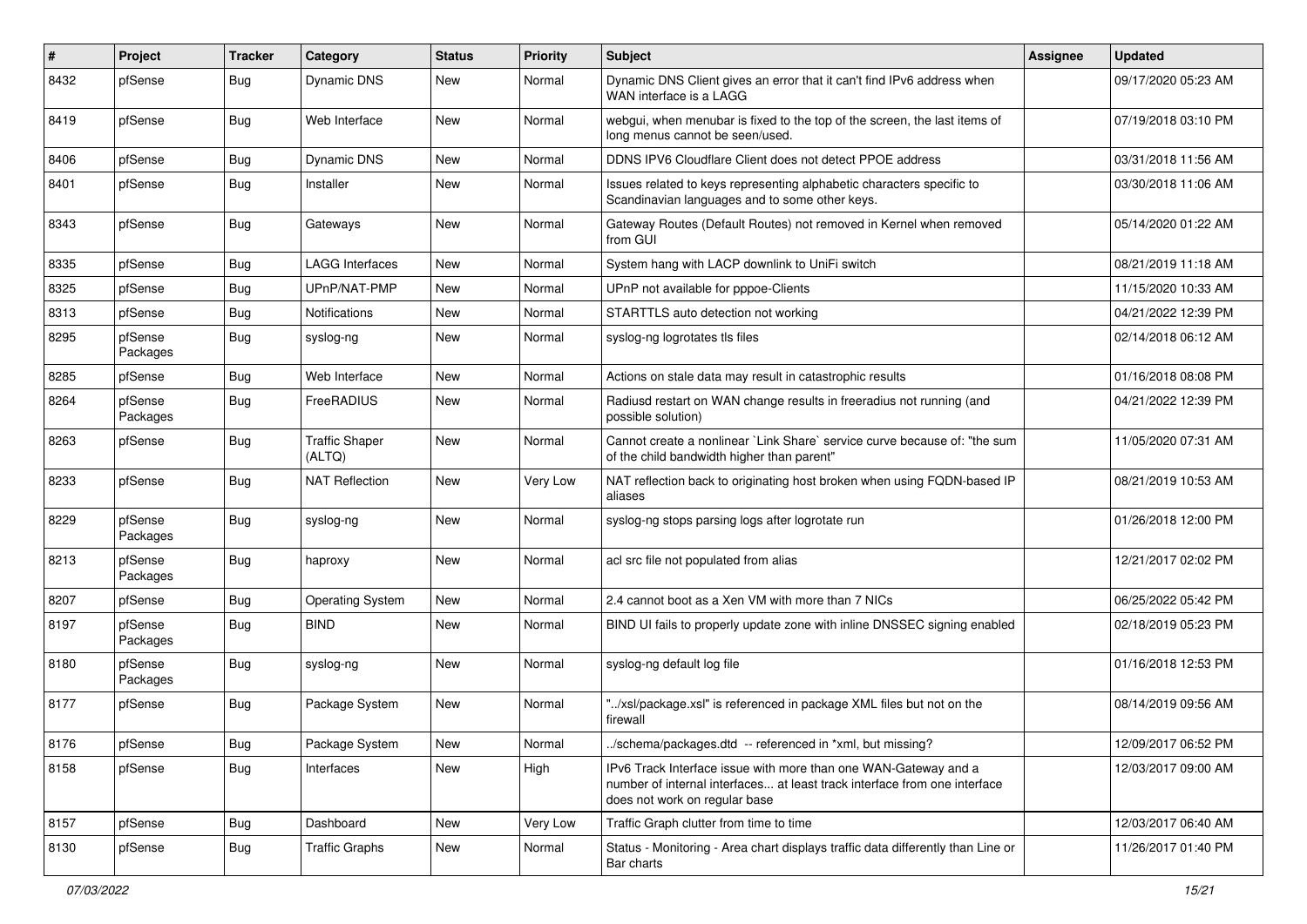| $\vert$ # | Project | <b>Tracker</b> | Category                                 | <b>Status</b> | <b>Priority</b> | <b>Subject</b>                                                                                                                    | <b>Assignee</b> | <b>Updated</b>      |
|-----------|---------|----------------|------------------------------------------|---------------|-----------------|-----------------------------------------------------------------------------------------------------------------------------------|-----------------|---------------------|
| 8122      | pfSense | Bug            | OpenVPN                                  | New           | Normal          | openypn client is unable to use OTP (temporary) passwords                                                                         |                 | 04/16/2018 09:28 AM |
| 8113      | pfSense | Bug            | Interfaces                               | New           | Normal          | MTU setting on bridge, openvpn clients ignored                                                                                    |                 | 12/31/2021 05:55 PM |
| 8095      | pfSense | Bug            | Translations                             | New           | Normal          | Unescaped simple quotes break JavaScript features when the French<br>translation is enabled                                       |                 | 08/21/2019 09:06 AM |
| 8089      | pfSense | Bug            | Interfaces                               | New           | High            | VLAN page breaks after config restore to new hardware.                                                                            |                 | 11/21/2017 01:38 PM |
| 8087      | pfSense | Bug            | Authentication                           | New           | Normal          | Provide Calling-Station-ID to RADIUS backed VPN connections                                                                       |                 | 06/06/2020 05:36 AM |
| 8076      | pfSense | Bug            | Backup / Restore                         | New           | Normal          | User can easily apply an unusable interface configuration after restore                                                           |                 | 08/14/2019 10:52 AM |
| 8073      | pfSense | Bug            | <b>IPsec</b>                             | New           | Normal          | Traffic inexplicably not going through IPSEC despite (in theory) matching<br><b>SPs</b>                                           |                 | 11/09/2017 02:51 AM |
| 8066      | pfSense | Bug            | Routing                                  | New           | Normal          | Static routes not applied when they go out a interface using carp                                                                 |                 | 11/08/2017 02:04 AM |
| 8050      | pfSense | Bug            | Interfaces                               | New           | High            | Enabling bridge while interfaces have link freezes console                                                                        |                 | 11/03/2017 04:38 PM |
| 8004      | pfSense | Bug            | <b>NAT Reflection</b>                    | New           | Normal          | Error notice for a deleted NAT that had a RULE or an existing NAT which<br>is claimed to have no NAT port                         |                 | 10/24/2017 06:39 PM |
| 7986      | pfSense | Bug            | <b>Wireless</b>                          | New           | Normal          | WLAN card no longer properly initialized under 2.4.0                                                                              |                 | 06/19/2020 08:08 AM |
| 7977      | pfSense | Bug            | Translations                             | New           | Normal          | English text shown in stead of translated text (Routing - Gateway groups -<br>edit)                                               |                 | 08/21/2019 11:28 AM |
| 7964      | pfSense | Bug            | Multi-WAN                                | New           | Normal          | Restart openvpn on gateway switching                                                                                              |                 | 08/19/2019 12:35 PM |
| 7943      | pfSense | Bug            | Web Interface                            | New           | Normal          | CSS Overflow Fix for Drop Down Menus in webConfigurator                                                                           |                 | 11/21/2020 02:54 PM |
| 7899      | pfSense | Bug            | <b>Traffic Shaper</b><br>(ALTQ)          | New           | Normal          | a floating 'match' rule on LAN does not put traffic from a broswer on a<br>clientpc into a shaper queue                           |                 | 09/28/2017 09:16 AM |
| 7863      | pfSense | Bug            | User Manager /<br>Privileges             | New           | Normal          | The "WebCfg - All pages" permission inclueds the "User - System: Shell<br>account access" even though that is not a WebCofg page. |                 | 09/16/2017 05:13 AM |
| 7857      | pfSense | Bug            | Dashboard                                | New           | Very Low        | Interfaces Widget U/I fails to wrap IPV6 addresses when the string is too<br>wide for the widget                                  |                 | 08/13/2019 09:15 AM |
| 7848      | pfSense | Bug            | <b>Diagnostics</b>                       | New           | Low             | NDP Table Sort by Expiration Error                                                                                                |                 | 08/26/2019 02:56 PM |
| 7821      | pfSense | Bug            | DHCP (IPv6)                              | New           | Normal          | GIF does not support broadcast                                                                                                    |                 | 08/29/2017 10:50 AM |
| 7788      | pfSense | Bug            | Dashboard                                | New           | Low             | Irregular updating of widgets like cpu/uptime on system widget.                                                                   |                 | 08/21/2019 09:03 AM |
| 7779      | pfSense | Bug            | OpenVPN                                  | New           | Normal          | Traffic crossing a site-to-site OpenVPN tunnel fails to fragment.                                                                 |                 | 06/02/2021 08:26 AM |
| 7757      | pfSense | Bug            | Backup / Restore                         | New           | Normal          | Auto Config Backup fails to upload unless Default Gateway is up                                                                   |                 | 08/16/2019 12:47 PM |
| 7737      | pfSense | <b>Bug</b>     | IPv6 Router<br>Advertisements<br>(RADVD) | New           | Normal          | radvd error message                                                                                                               |                 | 08/13/2019 09:41 AM |
| 7734      | pfSense | Bug            | DHCP (IPv6)                              | New           | Normal          | Using opton ia pd0 does not renew prefix and prefix get dropped                                                                   |                 | 07/31/2017 03:46 AM |
| 7730      | pfSense | <b>Bug</b>     | Interfaces                               | New           | High            | 2.3.4_1 greX: loop detected when hit save on filter rules or interfaces                                                           |                 | 07/27/2017 08:16 AM |
| 7665      | pfSense | <b>Bug</b>     | Aliases / Tables                         | New           | Normal          | Host range validation for Aliases is not strict enough                                                                            |                 | 08/21/2019 11:01 AM |
| 7648      | pfSense | Bug            | CARP                                     | New           | Very Low        | SPAN ports on an interface renders CARP HA inoperative                                                                            |                 | 06/14/2017 09:19 PM |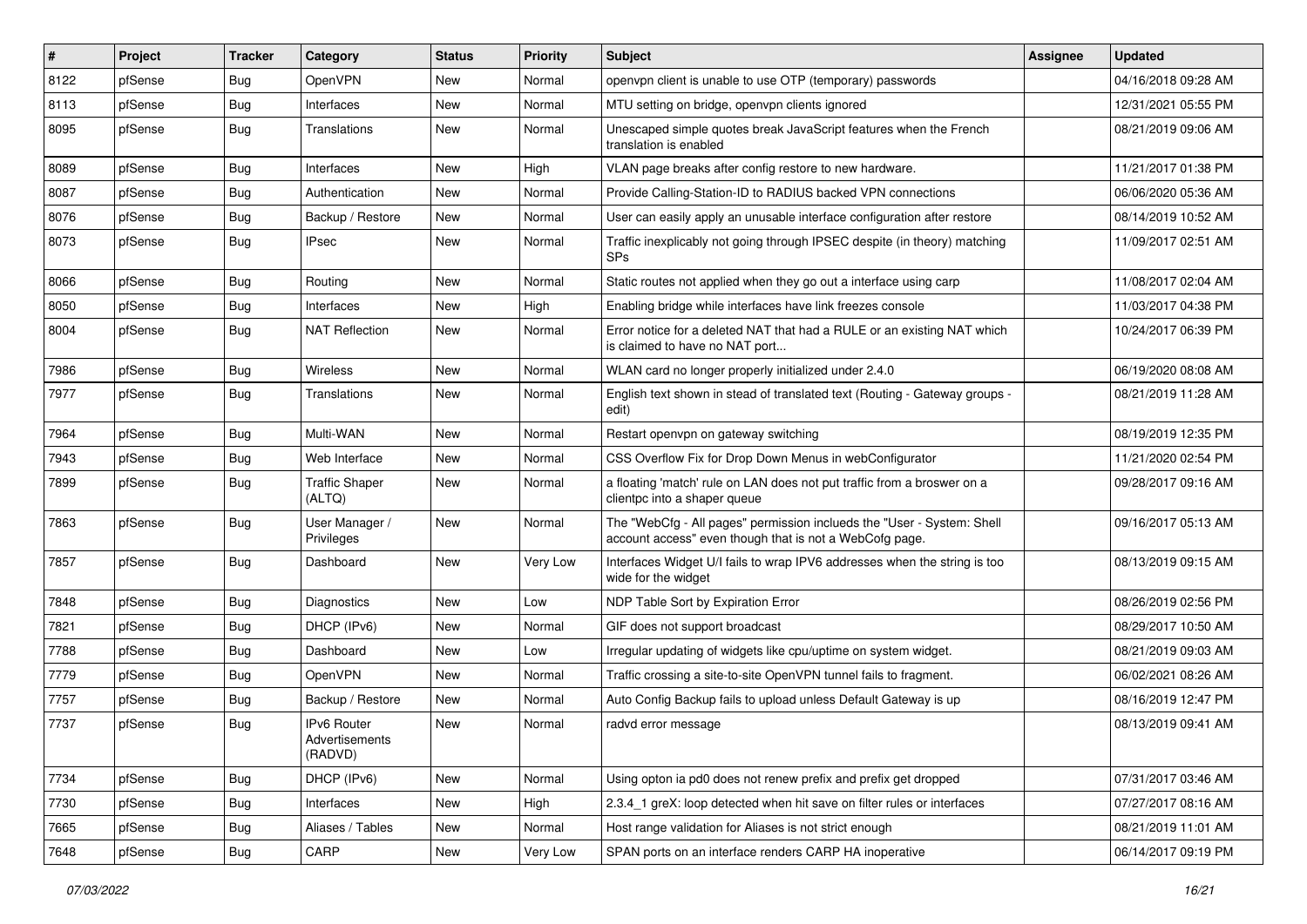| $\pmb{\sharp}$ | Project             | <b>Tracker</b> | Category                                        | <b>Status</b> | <b>Priority</b> | Subject                                                                                                                       | Assignee | <b>Updated</b>      |
|----------------|---------------------|----------------|-------------------------------------------------|---------------|-----------------|-------------------------------------------------------------------------------------------------------------------------------|----------|---------------------|
| 7590           | pfSense             | <b>Bug</b>     | <b>Diagnostics</b>                              | New           | Normal          | diag edit do not save when nothing to sae (in directory browse view)                                                          |          | 05/20/2017 05:04 PM |
| 7589           | pfSense             | <b>Bug</b>     | Diagnostics                                     | New           | Normal          | diag_edit.php old print_info_box                                                                                              |          | 05/20/2017 05:02 PM |
| 7551           | pfSense             | <b>Bug</b>     | Rules / NAT                                     | New           | Normal          | Dynamic IPsec endpoints not added to rule set after WAN down/up                                                               |          | 05/16/2017 02:26 PM |
| 7476           | pfSense             | <b>Bug</b>     | Logging                                         | New           | Normal          | Dirty buffer used to build log messages?                                                                                      |          | 04/17/2017 09:51 PM |
| 7462           | pfSense<br>Packages | <b>Bug</b>     | haproxy                                         | New           | Normal          | HAproxy not rebinding properly after WAN DHCP IP change                                                                       |          | 01/11/2018 09:15 AM |
| 7453           | pfSense<br>Packages | <b>Bug</b>     | <b>ACME</b>                                     | <b>New</b>    | Normal          | DNS-ovh need to save or display consumer key                                                                                  |          | 04/06/2017 10:54 AM |
| 7430           | pfSense             | <b>Bug</b>     | Interfaces                                      | New           | Normal          | pfsense-utils.inc - where_is_ipaddr_configured() should account for<br>loopback interface                                     |          | 08/13/2019 03:48 PM |
| 7420           | pfSense             | Bug            | <b>IPsec</b>                                    | New           | Normal          | ipsec status freezing                                                                                                         |          | 02/13/2020 09:09 AM |
| 7403           | pfSense<br>Packages | <b>Bug</b>     | FreeRADIUS                                      | New           | Normal          | Captive Portal + freeradius2 + MySQL problems with German Umlaut                                                              |          | 03/17/2017 09:12 AM |
| 7402           | pfSense             | Bug            | Web Interface                                   | <b>New</b>    | Normal          | Inconsistent use of htmlentities validation checks                                                                            |          | 03/21/2017 08:58 AM |
| 7388           | pfSense<br>Packages | <b>Bug</b>     | Suricata                                        | New           | High            | Suricata does not property recognize MTU for PPPOE interfaces                                                                 |          | 03/15/2017 05:17 AM |
| 7373           | pfSense             | <b>Bug</b>     | Rules / NAT                                     | New           | Normal          | Firewall schedules GUI needs to be redone from scratch                                                                        |          | 08/21/2019 08:56 AM |
| 7352           | pfSense             | Bug            | Routing                                         | New           | Normal          | pfSense IPv6 static route is dumped after a WAN flap                                                                          |          | 01/20/2022 09:35 AM |
| 7329           | pfSense             | Bug            | <b>DNS Forwarder</b>                            | New           | Low             | <b>DHCP Not Updating DNS</b>                                                                                                  |          | 01/21/2022 09:16 PM |
| 7314           | pfSense             | <b>Bug</b>     | RRD Graphs                                      | New           | Low             | Discrepancy in ntp monitoring view                                                                                            |          | 02/24/2017 08:37 PM |
| 7303           | pfSense             | <b>Bug</b>     | <b>IPv6 Router</b><br>Advertisements<br>(RADVD) | New           | Normal          | ipv6 connectivity lost on pfSense reboot                                                                                      |          | 08/20/2019 12:23 PM |
| 7289           | pfSense             | <b>Bug</b>     | Certificates                                    | <b>New</b>    | Low             | Generating 4096bit Certificate                                                                                                |          | 08/14/2019 09:56 AM |
| 7238           | pfSense             | <b>Bug</b>     | Web Interface                                   | New           | Normal          | Menu layout broken when using "Hostname in Menu" with long hostnames                                                          |          | 02/21/2017 07:01 AM |
| 7195           | pfSense             | Bug            | Package System                                  | New           | Normal          | pkg_edit.php - <checkenablefields> tag has no effect on fields other than<br/>checkbox/input</checkenablefields>              |          | 08/21/2019 09:15 AM |
| 7172           | pfSense             | <b>Bug</b>     | DHCP (IPv4)                                     | <b>New</b>    | Normal          | Sorting by hostname in Services > DHCP Server > LAN should be<br>"natural" (alphanumeric friendly)                            |          | 08/20/2019 03:47 PM |
| 7152           | pfSense             | Bug            | <b>DNS Resolver</b>                             | New           | Normal          | Unbound / DNS Resolver issue if "Register DHCP static mappings in the<br>DNS Resolver" set before wildcard DNS custom options |          | 12/18/2021 04:59 PM |
| 7113           | pfSense             | <b>Bug</b>     | Dashboard                                       | New           | Normal          | Interface name in Traffic Graphs                                                                                              |          | 12/31/2021 05:40 PM |
| 7082           | pfSense             | <b>Bug</b>     | Package System                                  | New           | Normal          | pkg edit.php - impossible to use default value with rowhelperfield                                                            |          | 08/21/2019 09:15 AM |
| 7040           | pfSense             | <b>Bug</b>     | Interfaces                                      | New           | Normal          | Issue when disabling an interface                                                                                             |          | 12/26/2016 02:56 AM |
| 6988           | pfSense<br>Packages | <b>Bug</b>     | Snort                                           | New           | High            | SNORT Package PHP memory error                                                                                                |          | 06/28/2018 10:00 PM |
| 6977           | pfSense             | <b>Bug</b>     | Interfaces                                      | New           | Normal          | VLAN traffic is erroneously counted as underlying iface (untagged) traffic                                                    |          | 08/13/2019 02:56 PM |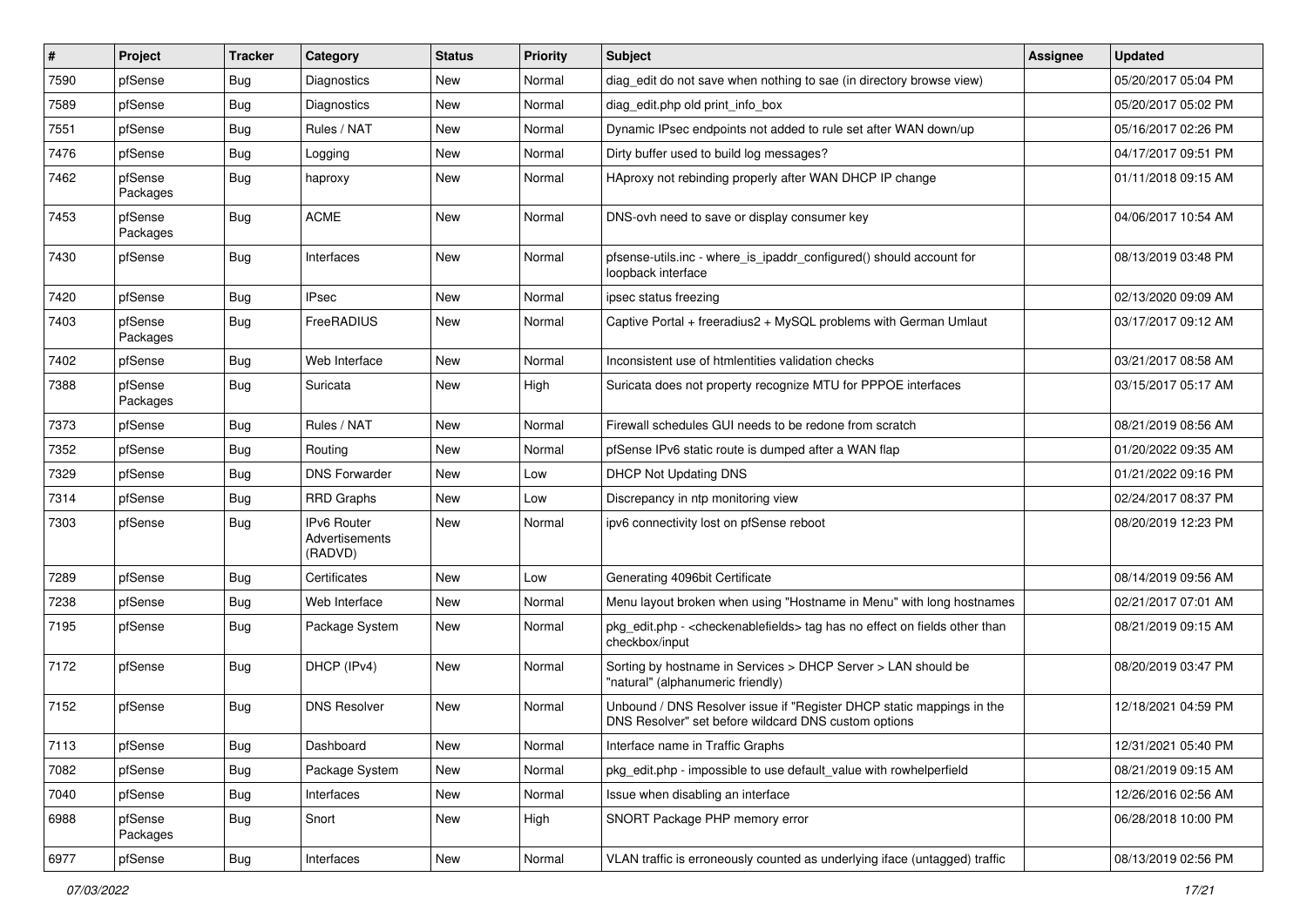| #    | Project             | <b>Tracker</b> | Category                                 | <b>Status</b> | <b>Priority</b> | Subject                                                                                                                                             | Assignee | <b>Updated</b>      |
|------|---------------------|----------------|------------------------------------------|---------------|-----------------|-----------------------------------------------------------------------------------------------------------------------------------------------------|----------|---------------------|
| 6926 | pfSense             | Bug            | UPnP/NAT-PMP                             | New           | Normal          | Miniupnp advertising expired IPv6 address                                                                                                           |          | 01/15/2022 08:29 PM |
| 6861 | pfSense<br>Packages | <b>Bug</b>     | haproxy                                  | New           | Normal          | Ha-Proxy duplicated backend used in place of original backend                                                                                       |          | 02/18/2019 05:30 PM |
| 6823 | pfSense             | Bug            | Interfaces                               | New           | Normal          | No connectivity after changing link state to UP                                                                                                     |          | 04/21/2022 12:39 PM |
| 6803 | pfSense             | Bug            | Web Interface                            | New           | Normal          | CSRF timeout occurs when it (probably) shouldn't                                                                                                    |          | 11/03/2016 09:43 PM |
| 6799 | pfSense             | <b>Bug</b>     | Rules / NAT                              | New           | Normal          | Using NOT (!) with interface subnet macros results unexpected traffic<br>passing when multiple subnets are included in the macro (i.e. VIP subnets) |          | 02/07/2022 02:18 PM |
| 6784 | pfSense<br>Packages | Bug            | haproxy                                  | New           | Normal          | HAProxy version .48 will not use URL Table Alias for front end listener                                                                             |          | 02/18/2019 05:32 PM |
| 6691 | pfSense             | Bug            | DHCP (IPv6)                              | <b>New</b>    | Normal          | dhcp6c quits after only two tries if no response was received                                                                                       |          | 12/07/2020 04:25 PM |
| 6627 | pfSense             | Bug            | Rules / NAT                              | New           | Normal          | floating tab match rules ignore quick action so should be removed                                                                                   |          | 07/18/2016 02:15 PM |
| 6541 | pfSense             | Bug            | IPv6 Router<br>Advertisements<br>(RADVD) | New           | Normal          | IPv6 RAs always include on-link prefix; clients may not use DHCPv6<br>managed addresses                                                             |          | 08/13/2019 03:23 PM |
| 6521 | pfSense<br>Packages | Bug            | squidguard                               | New           | Normal          | pfsense 2.3.1 squidguard -> Groups ACL -> Target Rules List missing                                                                                 |          | 06/25/2016 10:49 PM |
| 6481 | pfSense             | Bug            | <b>IPsec</b>                             | New           | Normal          | loading EAP_RADIUS method failed                                                                                                                    |          | 03/24/2020 04:25 PM |
| 6471 | pfSense<br>Packages | Bug            | squidguard                               | New           | Normal          | pfsense 2.3.1 squidguard -> common ACL -> Target Rules List missing                                                                                 |          | 06/08/2016 06:22 PM |
| 6398 | pfSense             | Bug            | Configuration<br>Backend                 | New           | Normal          | If config cannot be loaded due to corruption or bug, it isn't handled<br>gracefully (just stops)                                                    |          | 08/13/2019 01:23 PM |
| 6386 | pfSense             | Bug            | IPv6 Router<br>Advertisements<br>(RADVD) | New           | Low             | Switching Router Advertisements to disabled should broadcast IP Removal<br>messages                                                                 |          | 05/22/2016 10:44 PM |
| 6361 | pfSense             | Bug            | Web Interface                            | <b>New</b>    | Low             | Responsive Mobile Menu issue                                                                                                                        |          | 05/16/2016 12:09 PM |
| 6321 | pfSense             | <b>Bug</b>     | L <sub>2</sub> TP                        | New           | Normal          | Problem with connecting I2tp over ipsec from android and windows                                                                                    |          | 11/13/2020 11:01 AM |
| 6289 | pfSense             | <b>Bug</b>     | Interfaces                               | New           | Normal          | IPv6 address not given to track6 interfaces on create                                                                                               |          | 12/30/2021 04:17 AM |
| 6186 | pfSense             | <b>Bug</b>     | Services                                 | New           | Normal          | race conditions in service startup                                                                                                                  |          | 04/21/2022 12:39 PM |
| 6083 | pfSense<br>Packages | <b>Bug</b>     | Squid                                    | New           | Normal          | Suqid Realtime Monitor / Squid Cache Table not diplaying correctly                                                                                  |          | 12/06/2016 07:25 AM |
| 6051 | pfSense             | Bug            | DHCP (IPv6)                              | New           | Normal          | DHCPv6 Client Failure for additional WAN Address causes<br>2-seconds-service-restart-loop                                                           |          | 12/03/2020 01:08 AM |
| 6029 | pfSense             | <b>Bug</b>     | <b>XML Parser</b>                        | New           | Normal          | Unhelpful error messages in xmlparse*.inc and generally                                                                                             |          | 08/13/2019 12:52 PM |
| 5849 | pfSense             | <b>Bug</b>     | CARP                                     | New           | Normal          | Routing fail on CARP IPsec                                                                                                                          |          | 12/18/2021 04:41 PM |
| 5786 | pfSense             | Bug            | Web Interface                            | New           | Normal          | Check WebConfigurator port for conflicts                                                                                                            |          | 04/21/2022 12:39 PM |
| 5751 | pfSense<br>Packages | <b>Bug</b>     | squidguard                               | New           | Normal          | SquidGuard target categories not saved when long "Domain List" is<br>provided                                                                       |          | 01/10/2016 08:55 AM |
| 5652 | pfSense             | Bug            | Authentication                           | New           | Normal          | Radius IETF Class Group Assignment - Incorrect Standard                                                                                             |          | 08/13/2019 01:39 PM |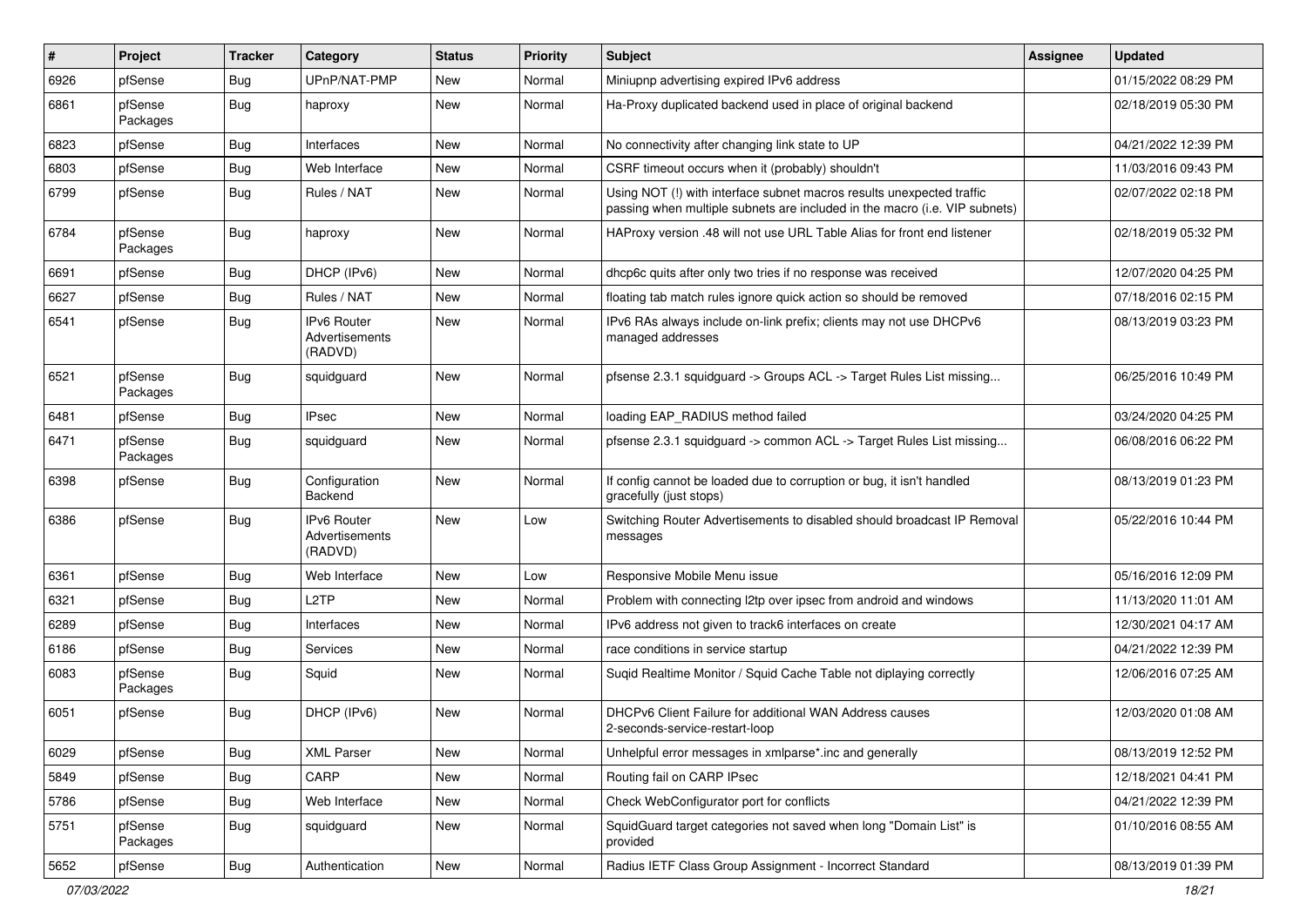| $\vert$ # | Project             | <b>Tracker</b> | Category                        | <b>Status</b> | <b>Priority</b> | Subject                                                                                                         | <b>Assignee</b> | <b>Updated</b>      |
|-----------|---------------------|----------------|---------------------------------|---------------|-----------------|-----------------------------------------------------------------------------------------------------------------|-----------------|---------------------|
| 5629      | pfSense             | Bug            | <b>IPsec</b>                    | New           | Normal          | Allow for IPsec configuration using certs without a CA                                                          |                 | 12/31/2021 05:21 PM |
| 5355      | pfSense             | Bug            | <b>IPsec</b>                    | New           | High            | on Dynamic WAN IP (DHCP Client) it takes 10 minutes before Phase1<br>reconnects                                 |                 | 07/08/2016 10:29 PM |
| 5306      | pfSense             | Bug            | Package System                  | New           | Normal          | textarea fields should have linebreaks sanitized automatically on save                                          |                 | 03/03/2017 04:15 AM |
| 5253      | pfSense             | Bug            | PPP Interfaces                  | New           | Normal          | 3gstats.php 100% CPU                                                                                            |                 | 01/08/2022 05:02 PM |
| 4740      | pfSense             | Bug            | Wireless                        | New           | Normal          | Intel wireless kernel panic in infrastructure mode with WPA                                                     |                 | 11/13/2020 08:38 AM |
| 4680      | pfSense             | Bug            | <b>DHCP Relay</b>               | New           | Normal          | DHCP relay does not work with DHCP server on other end of OpenVPN<br>tunnel                                     |                 | 05/05/2015 06:55 PM |
| 4604      | pfSense             | Bug            | <b>NTPD</b>                     | New           | Normal          | NTP time server entries may or may not work, depending upon interfaces<br>selected when configuring NTP service |                 | 12/11/2021 07:59 PM |
| 4467      | pfSense             | Bug            | <b>Traffic Shaper</b><br>(ALTQ) | New           | Normal          | Traffic Graphs shows wrong throughput when traffic shaping enabled                                              |                 | 02/23/2015 05:31 PM |
| 3771      | pfSense             | Bug            | DHCP (IPv4)                     | New           | Normal          | Webinterface and dhcpdcrashes with 500+ static leases                                                           |                 | 08/21/2019 09:26 AM |
| 3706      | pfSense             | Bug            | User Manager /<br>Privileges    | New           | Normal          | Permission order affects default page on limited accounts, but can't reorder                                    |                 | 02/06/2016 04:10 AM |
| 3465      | pfSense             | Bug            | <b>Traffic Shaper</b><br>(ALTQ) | New           | Normal          | Editing Traffic Shaper queues causes status_queues.php error                                                    |                 | 02/19/2014 01:53 AM |
| 3411      | pfSense             | Bug            | Dashboard                       | New           | Low             | Interfaces and statistics dashboard widgets very slow with large numbers<br>of interfaces                       |                 | 01/24/2014 02:09 AM |
| 3404      | pfSense             | Bug            | DHCP (IPv4)                     | New           | Normal          | DHCP Server Fails to Start on Interfaces that are Slow to Come Online<br>During Boot                            |                 | 02/11/2014 05:09 PM |
| 3382      | pfSense             | Bug            | <b>IGMP Proxy</b>               | <b>New</b>    | Normal          | IGMPPROXY fails with more than 32 interfaces                                                                    |                 | 07/12/2016 11:01 PM |
| 3358      | pfSense             | Bug            | Package System                  | New           | Normal          | new version of <include_file> is not required during reinstall_all</include_file>                               |                 | 12/26/2014 12:13 PM |
| 3326      | pfSense             | Bug            | PPP Interfaces                  | New           | Normal          | IPv6 only PPPoE connection                                                                                      |                 | 11/18/2013 09:37 AM |
| 3312      | pfSense             | Bug            | <b>IPsec</b>                    | New           | Normal          | Gateway on IPsec rules is not functional in pf                                                                  |                 | 01/28/2020 10:09 PM |
| 2367      | pfSense             | Bug            | Rules / NAT                     | New           | Normal          | display negate rules in firewall_rules.php and evaluate when added                                              |                 | 05/07/2012 06:11 PM |
| 2335      | pfSense             | Bug            | <b>Operating System</b>         | New           | Normal          | IGMPProxy and CARP Results in System Instability Upon Reboot                                                    |                 | 07/19/2014 10:25 PM |
| 2308      | pfSense             | <b>Bug</b>     | <b>Traffic Shaper</b><br>(ALTQ) | New           | Normal          | HFSC WebUI doesn't check for "Bandwidth" setting                                                                |                 | 12/04/2012 07:12 PM |
| 2138      | pfSense             | Bug            | <b>RRD Graphs</b>               | New           | Normal          | RRD Wireless graph broken in BSS mode                                                                           |                 | 02/06/2016 04:59 AM |
| 1890      | pfSense             | <b>Bug</b>     | Translations                    | New           | Normal          | No gettext support in console scripts                                                                           |                 | 08/13/2019 12:24 PM |
| 1849      | pfSense             | <b>Bug</b>     | <b>Traffic Shaper</b><br>(ALTQ) | New           | Normal          | Traffic shaper - By Queue view needs to show/use friendly inerface names                                        |                 | 01/10/2022 08:10 AM |
| 1738      | pfSense             | Bug            | Backup / Restore                | New           | Very Low        | Restore fails when username in backup is not matching                                                           |                 | 12/11/2021 07:51 PM |
| 1667      | pfSense             | <b>Bug</b>     | L <sub>2</sub> TP               | New           | Normal          | L2TP server does not respond properly from a CARP VIP                                                           |                 | 12/11/2021 07:43 PM |
| 1620      | pfSense<br>Packages | <b>Bug</b>     | Squid                           | New           | Normal          | Can't use transparent proxy when using bridge.                                                                  |                 | 10/07/2021 04:19 AM |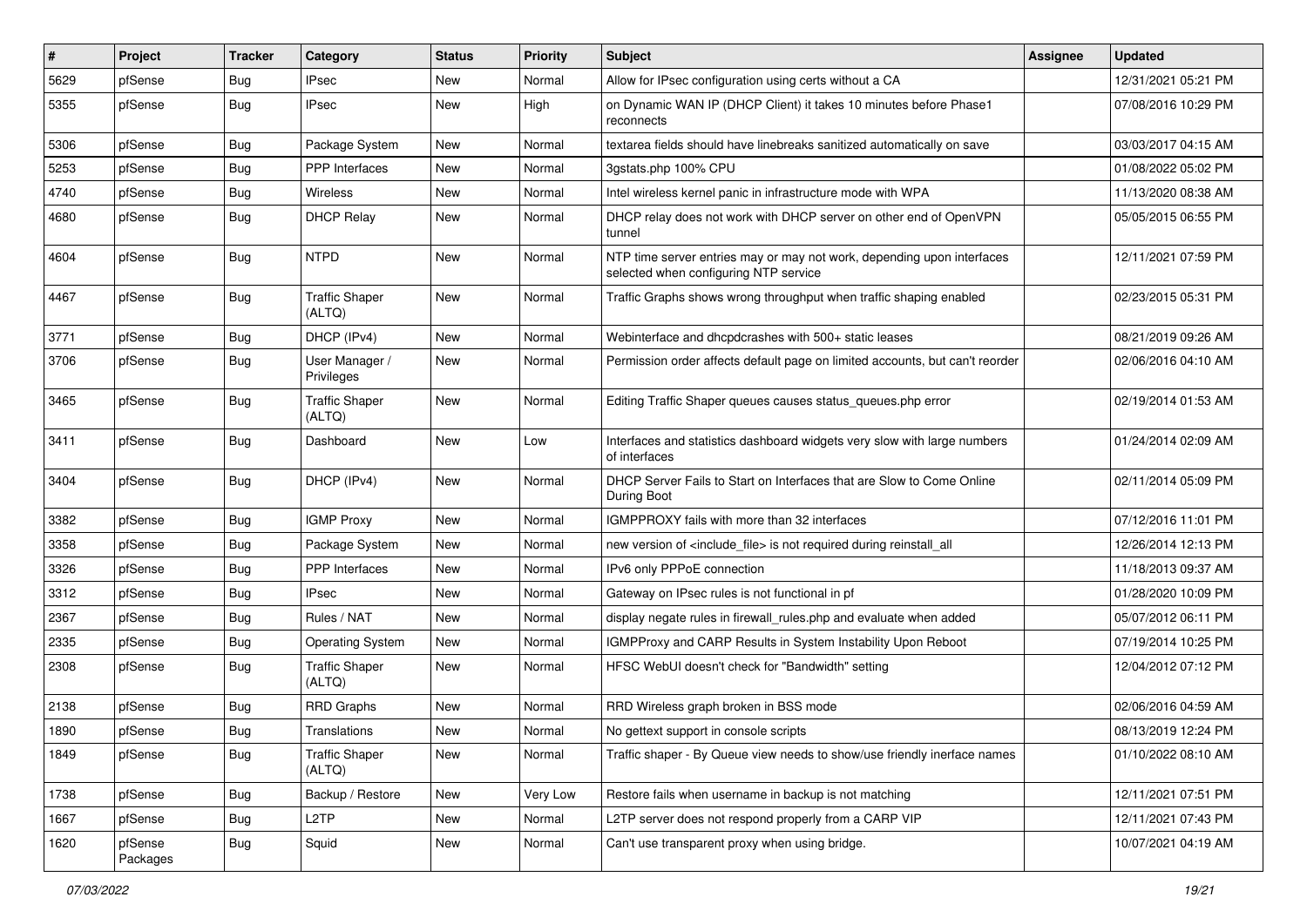| ∦     | Project             | <b>Tracker</b> | Category                | <b>Status</b> | <b>Priority</b> | Subject                                                                                               | <b>Assignee</b> | <b>Updated</b>      |
|-------|---------------------|----------------|-------------------------|---------------|-----------------|-------------------------------------------------------------------------------------------------------|-----------------|---------------------|
| 13154 | pfSense<br>Packages | Bug            | pfBlockerNG             | Confirmed     | Normal          | pfBlocker causing excessive CPU load                                                                  |                 | 06/28/2022 01:14 PM |
| 12956 | pfSense<br>Packages | <b>Bug</b>     | Suricata                | Confirmed     | Normal          | suricata fails to use pcre in SID management (e.g. dropsid.conf)                                      |                 | 04/05/2022 12:52 PM |
| 12796 | pfSense             | <b>Bug</b>     | Upgrade                 | Confirmed     | Normal          | 2.5.2 -> 2.6.0 upgrade segfaults if certain packages are installed.                                   |                 | 05/24/2022 07:43 AM |
| 11992 | pfSense             | <b>Bug</b>     | Virtual IP Addresses    | Confirmed     | High            | GRE Tunnel - Does not work with a virtual IP as endpoint                                              |                 | 06/04/2021 01:16 AM |
| 9384  | pfSense             | Bug            | Interfaces              | Confirmed     | Normal          | devd putting "\$" before variable contents when using single quotes                                   |                 | 04/21/2022 12:39 PM |
| 8502  | pfSense             | <b>Bug</b>     | Web Interface           | Confirmed     | Low             | main (top) menu items do not drop down in some cases                                                  |                 | 07/06/2020 02:39 PM |
| 7954  | pfSense<br>Packages | Bug            | Squid                   | Confirmed     | Normal          | Package upgrade/reinstall gets stuck on deinstall if the package-provided<br>service is not running   |                 | 10/18/2017 12:04 PM |
| 7553  | pfSense             | <b>Bug</b>     | <b>Captive Portal</b>   | Confirmed     | Very Low        | Captive portal on a parent interface blocks traffic on VLAN interfaces too                            |                 | 08/19/2018 03:15 PM |
| 6614  | pfSense             | Bug            | Web Interface           | Confirmed     | Normal          | Dashboard high CPU usage                                                                              |                 | 07/14/2016 03:04 PM |
| 6605  | pfSense             | Bug            | Interfaces              | Confirmed     | Normal          | rc.linkup logic issues with actions taken                                                             |                 | 07/12/2016 07:46 PM |
| 6580  | pfSense             | Bug            | <b>Operating System</b> | Confirmed     | Normal          | Bridge with down member interface sends ICMP unreachables where it<br>shouldn't                       |                 | 07/05/2016 05:40 PM |
| 6517  | pfSense             | <b>Bug</b>     | <b>IPsec</b>            | Confirmed     | Normal          | Adding mobile IPsec phase 2 entries requires restart of strongswan                                    |                 | 06/21/2016 11:04 PM |
| 6493  | pfSense             | <b>Bug</b>     | Web Interface           | Confirmed     | Normal          | Dynamic DNS clients slow page load                                                                    |                 | 06/17/2016 03:43 AM |
| 6430  | pfSense             | Bug            | <b>DNS Resolver</b>     | Confirmed     | Low             | pfsense should sanity-check hostnames when copying from dhcpd.leases<br>to /etc/hosts                 |                 | 08/13/2019 01:23 PM |
| 6370  | pfSense             | <b>Bug</b>     | <b>IPsec</b>            | Confirmed     | Normal          | IPSEC bound to WAN gateway group and Dynamic DNS doesn't to fail<br>back tunnel to WAN on DDNS update |                 | 08/31/2021 07:38 AM |
| 6362  | pfSense             | <b>Bug</b>     | DHCP (IPv4)             | Confirmed     | Normal          | DHCP Client ID not used                                                                               |                 | 07/09/2021 06:30 AM |
| 6255  | pfSense             | Bug            | PPP Interfaces          | Confirmed     | Low             | PPP Country/Provider/Plan configuration not saved                                                     |                 | 04/25/2016 07:15 PM |
| 6055  | pfSense             | <b>Bug</b>     | Package System          | Confirmed     | Low             | Menu items may remain from packages no longer installed                                               |                 | 06/18/2021 08:46 PM |
| 6011  | pfSense             | <b>Bug</b>     | Web Interface           | Confirmed     | Low             | IPv6 link local fails HTTP REFERER check                                                              |                 | 09/04/2016 09:57 AM |
| 5887  | pfSense             | Bug            | Interfaces              | Confirmed     | Normal          | hardware_offloading_applyflags sets/unsets most values when already set<br>correctly                  |                 | 07/06/2016 03:31 PM |
| 5791  | pfSense             | <b>Bug</b>     | Rules / NAT             | Confirmed     | Normal          | tftp-proxy functionality is easilly broken by unrelated rules                                         |                 | 07/10/2016 12:24 AM |
| 5658  | pfSense             | <b>Bug</b>     | <b>Captive Portal</b>   | Confirmed     | Low             | Files with the same name cannot be uploaded to multiple captive portal<br>zones                       |                 | 12/18/2015 07:19 PM |
| 5469  | pfSense             | <b>Bug</b>     | Package System          | Confirmed     | Low             | package.dtd XSD schema is a piece of pathetic, useless, unmaintained<br>junk                          |                 | 11/22/2015 06:26 AM |
| 5413  | pfSense             | <b>Bug</b>     | <b>DNS Resolver</b>     | Confirmed     | High            | Incorrect Handling of Unbound Resolver [service restarts, cache loss, DNS<br>service interruption]    |                 | 06/19/2022 11:11 PM |
| 5091  | pfSense             | <b>Bug</b>     | Rules / NAT             | Confirmed     | Very Low        | In rule creation destination ports fields (from and to) are too small to read<br>ports aliases names  |                 | 01/07/2020 07:48 AM |
| 5075  | pfSense             | Bug            | Rules / NAT             | Confirmed     | Normal          | pf errors that don't return a line number on first line don't file notice                             |                 | 09/01/2015 06:42 PM |